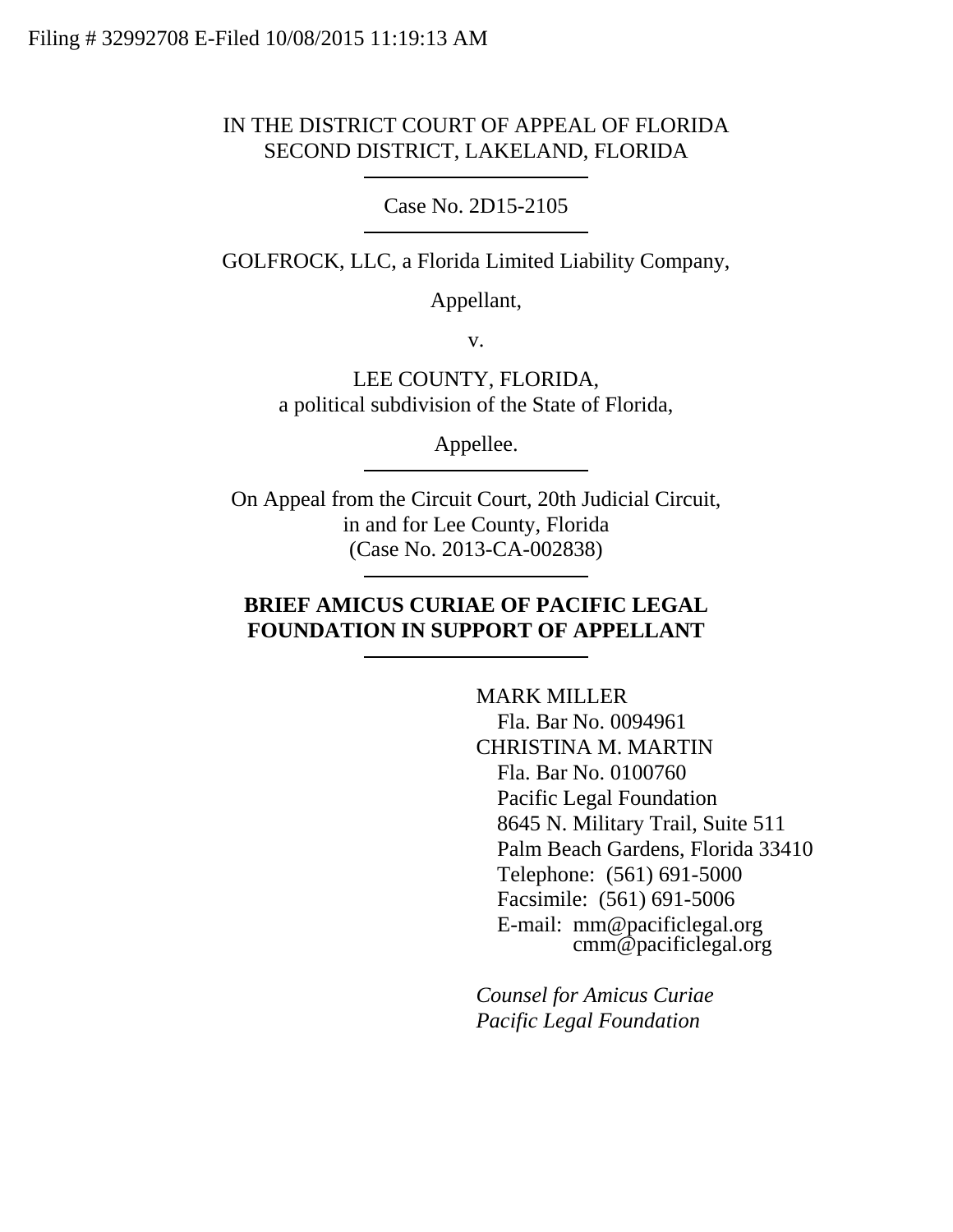# **TABLE OF CONTENTS**

| <b>GOLFROCK'S CLAIM IS RIPE</b><br>$\mathbf{I}$ .<br>WITHOUT FURTHER APPLICATIONS  4                         |
|--------------------------------------------------------------------------------------------------------------|
|                                                                                                              |
| 1. Williamson County and Origin of the                                                                       |
| 2. Finality Typically Requires Applications—When the                                                         |
| 3. When the Government Lacks Discretion To Approve<br>Development, Finality Exists Without Applications  8   |
| The Futility Exception Applies When<br>4.                                                                    |
| B. GolfRock's Takings Claim Is Ripe Due to the                                                               |
| C. GolfRock's Claim Is Ripe Under a Basic                                                                    |
| COURTS UNDERMINE CONSTITUTIONAL PROPERTY RIGHTS<br>$\Pi$ .<br>WHEN THEY REQUIRE UNNECESSARY APPLICATIONS  15 |
|                                                                                                              |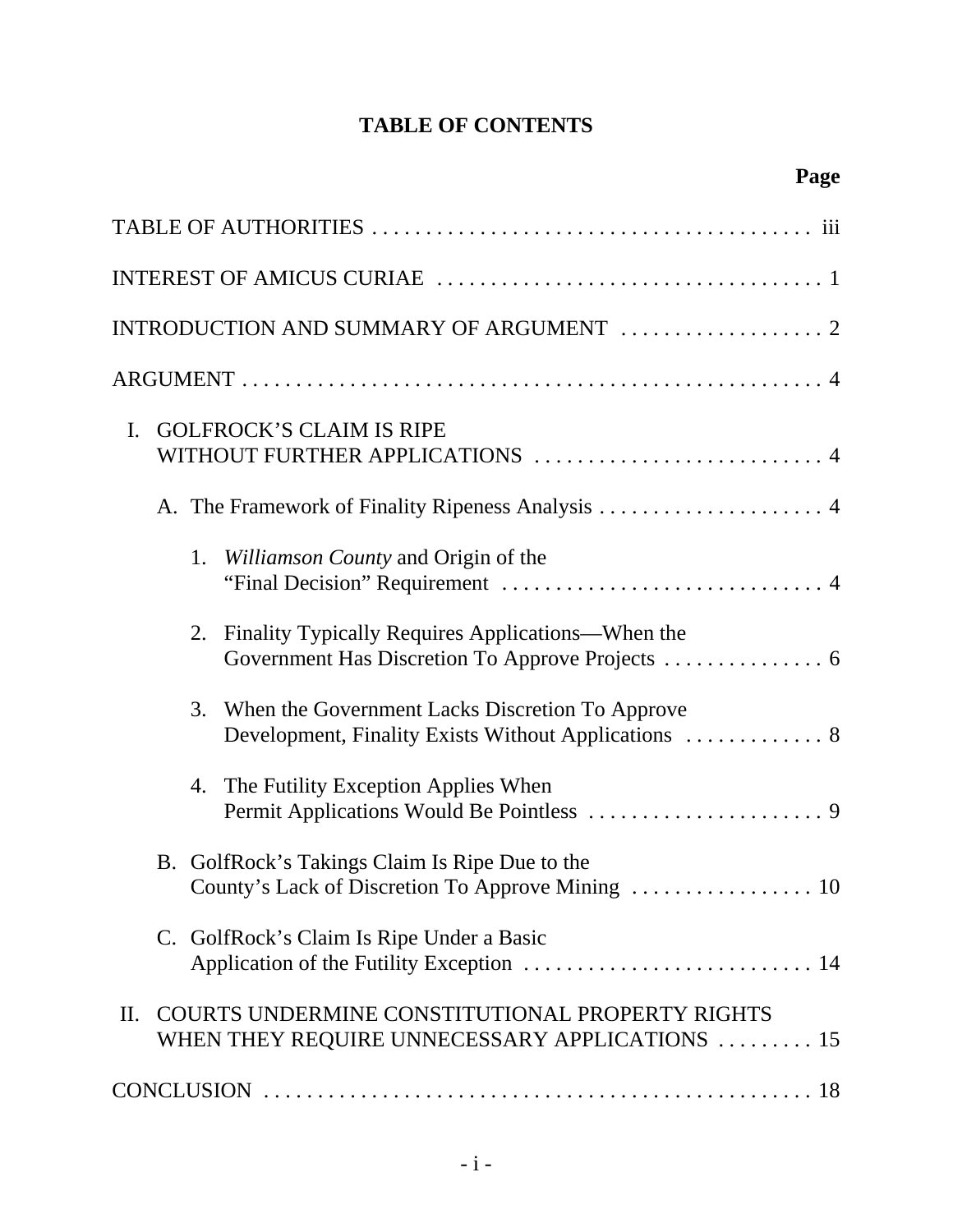# **Page**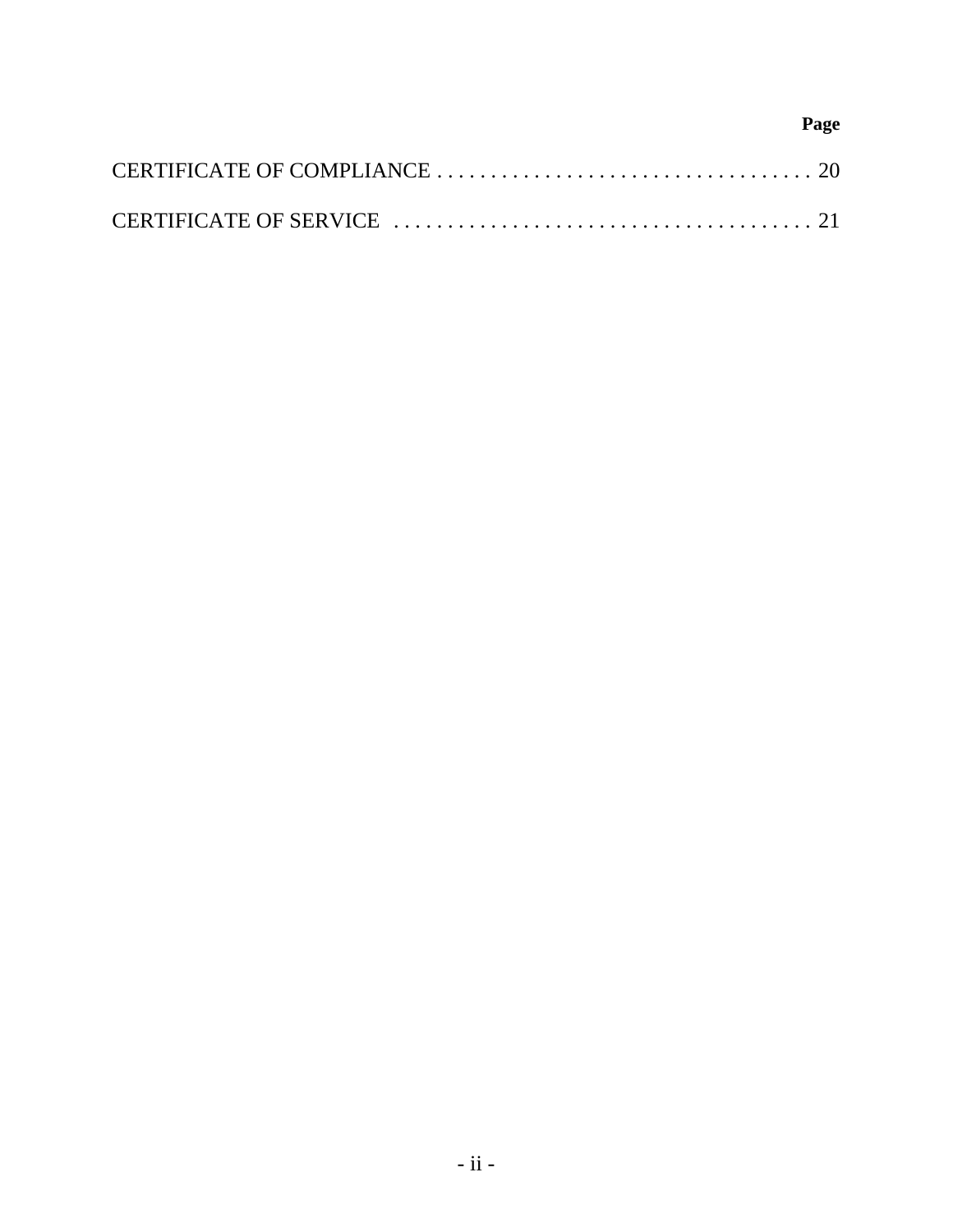# **TABLE OF AUTHORITIES**

# **Cases**

| Alachua Land Investors, LLC v. City of Gainesville,                                   |
|---------------------------------------------------------------------------------------|
| Arkansas Game & Fish Comm'n v. United States, 133 S. Ct. 511 (2012) $\ldots \ldots$ 6 |
| Bay County v. Harrison, 13 So. 3d 115 (Fla. 1st DCA 2009) 10                          |
| Benchmark Resources Corp. v. United States, 74 Fed. Cl. 458 (2006)  9                 |
| Cienega Gardens v. United States, 265 F.3d 1237 (Fed. Cir. 2001) 13                   |
|                                                                                       |
|                                                                                       |
| Corn v. City of Lauderdale Lakes, $95$ F.3d 1066 (11th Cir. 1996) 16                  |
| Gardens Country Club, Inc. v. Palm Beach County,                                      |
| Glisson v. Alachua County, 558 So. 2d 1030 (Fla. 1st DCA 1990),                       |
| Koontz v. St. Johns River Water Mgmt. Dist., 133 S. Ct. 2586 (2013)  1, 5             |
|                                                                                       |
| Lost Tree Vill. Corp. v. City of Vero Beach,                                          |
| Lucas v. South Carolina Coastal Council, 505 U.S. 1003 (1992)  9, 13, 15              |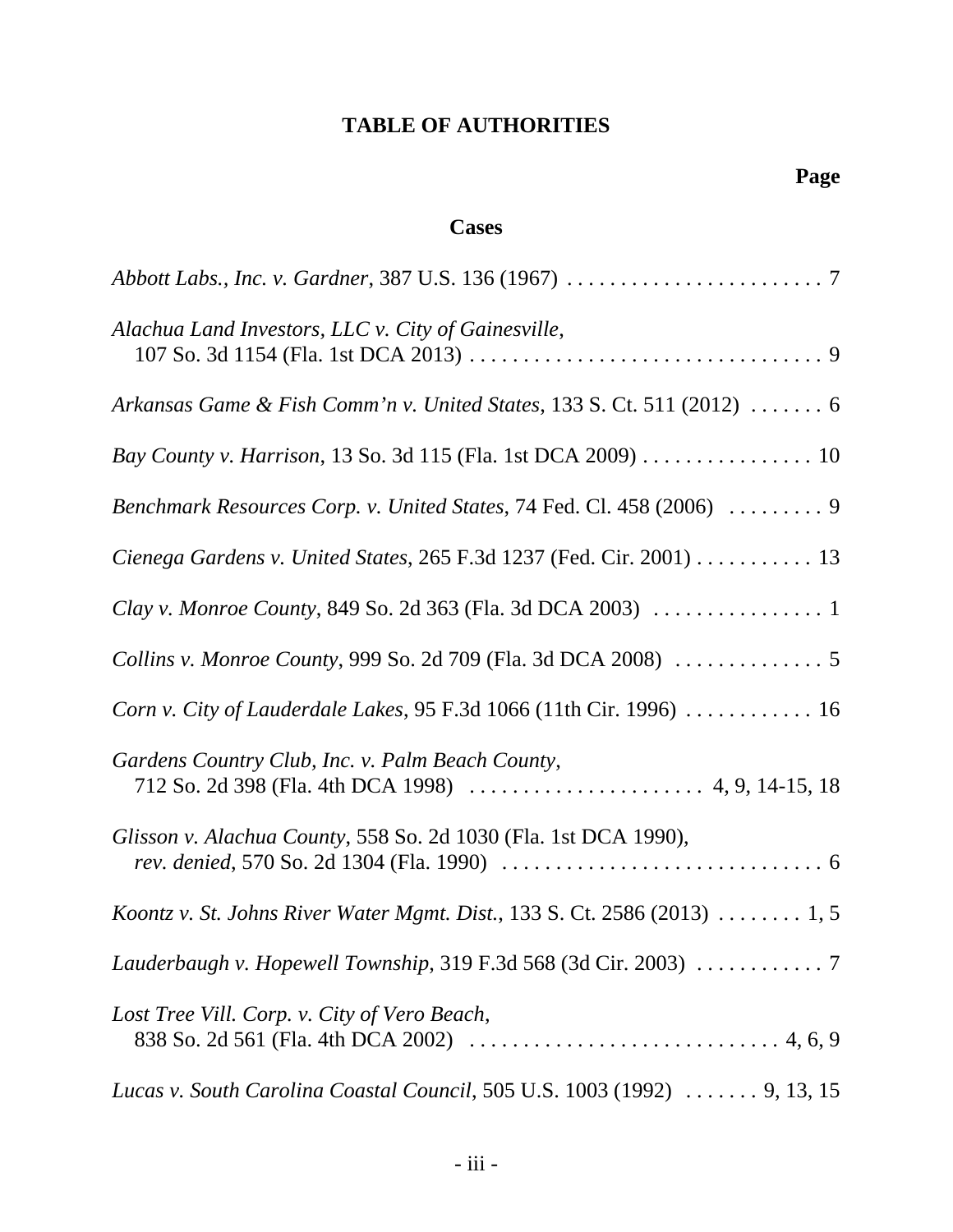# **Page**

| Maritrans Inc. v. United States, 342 F.3d 1344 (Fed. Cir. 2003)  13                                                                                                                            |  |  |
|------------------------------------------------------------------------------------------------------------------------------------------------------------------------------------------------|--|--|
| McKee v. City of Tallahassee, 664 So. 2d 333 (Fla. 1st DCA 1995)  16                                                                                                                           |  |  |
|                                                                                                                                                                                                |  |  |
| Palazzolo v. Rhode Island, 533 U.S. 606 (2001)  1, 3-5, 7-9, 13, 15                                                                                                                            |  |  |
|                                                                                                                                                                                                |  |  |
| St. Johns River Water Mgmt. Dist. v. Koontz, 77 So. 3d 1220 (Fla. 2011),<br><i>rev'd on other grounds</i> , 133 S. Ct. 2586 (2013) $\ldots \ldots \ldots \ldots \ldots \ldots \ldots \ldots 5$ |  |  |
| Suitum v. Tahoe Reg'l Planning Agency, 520 U.S. 725 (1997)  passim                                                                                                                             |  |  |
| Taylor v. City of Riviera Beach, 801 So. 2d 259 (Fla. 4th DCA 2001) $\ldots \ldots$ .                                                                                                          |  |  |
| Town of Ponce Inlet v. Pacetta, LLC, 120 So. 3d 27 (Fla. 5th DCA 2013),                                                                                                                        |  |  |
| Villas of Lake Jackson, Ltd. v. Leon County,                                                                                                                                                   |  |  |
| Williamson County Reg'l Planning Comm'n v.<br>Hamilton Bank of Johnson City, 473 U.S. 172 (1985)  5-7, 13-14                                                                                   |  |  |
| <b>State Statute</b>                                                                                                                                                                           |  |  |
|                                                                                                                                                                                                |  |  |

# **Rule of Court**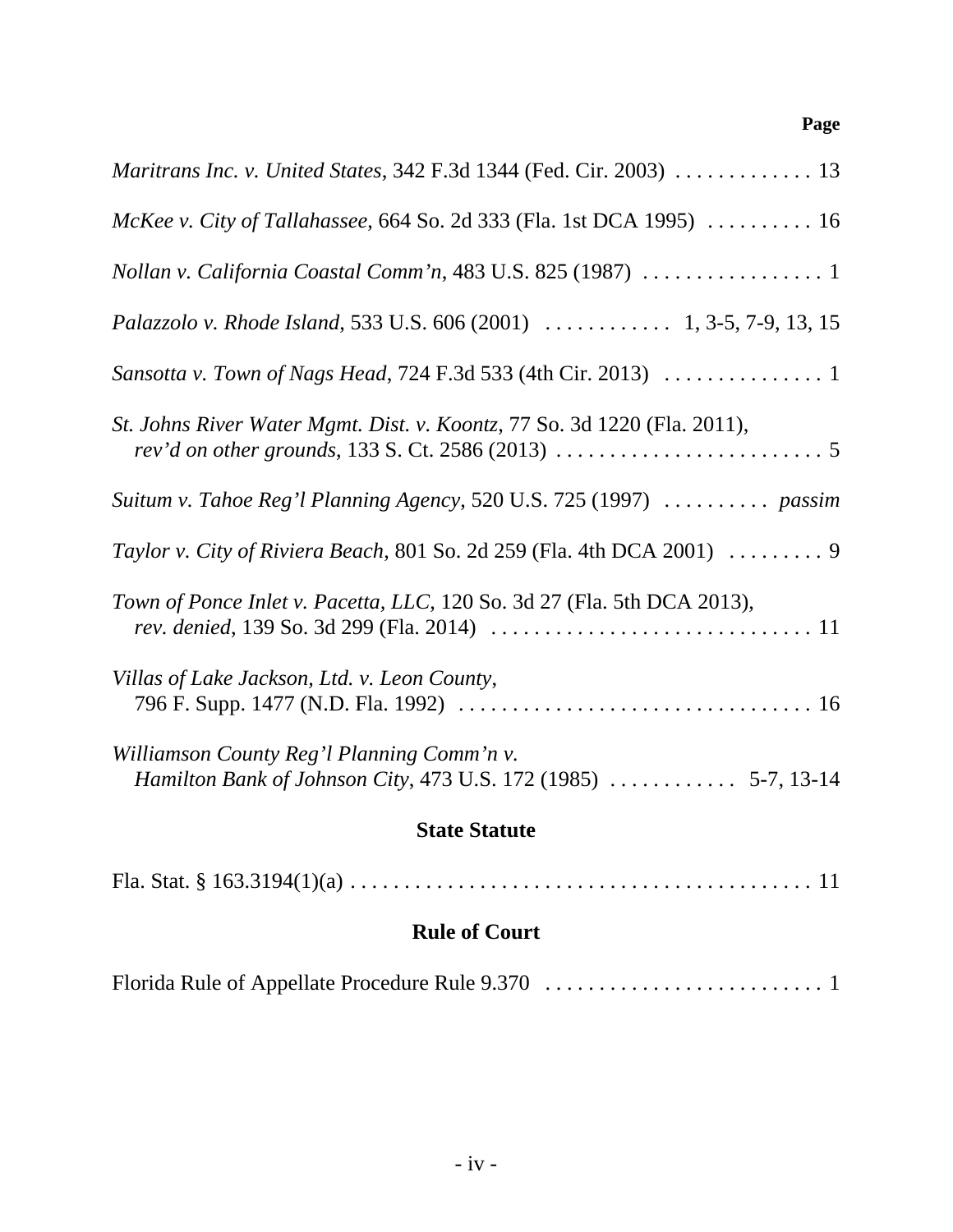# **Miscellaneous**

| Boulris, Amy Brigham, Ripeness and Exhaustion of Remedies:                                                                                                |
|-----------------------------------------------------------------------------------------------------------------------------------------------------------|
| Getting to the Merits, CLEI Regulatory Takings (Feb. 2005),                                                                                               |
| http://www.brighammoore.com/library/Ripeness%20and%20                                                                                                     |
| Exhaustion%20of%20Remedies%20Getting%20to%20the%20Merits.pdf. 15                                                                                          |
| Breemer, J. David, Ripening Federal Property Rights Claims,                                                                                               |
|                                                                                                                                                           |
| Kassouni, Timothy V., The Ripeness Doctrine and the Judicial Relegation of<br>Constitutionally Protected Property Rights, 29 Cal. W. L. Rev. 1 (1992)  17 |
|                                                                                                                                                           |
| Maraist, Patrick W., The Ripeness Doctrine in Florida Land Use Law,<br>71 Fla. Bar J. 58 (Feb. 1997),                                                     |
| http://www.floridabar.org/divcom/jn/jnjournal01.nsf/                                                                                                      |
|                                                                                                                                                           |
| Stein, Gregory M., Regulatory Takings and Ripeness in the Federal Courts,                                                                                 |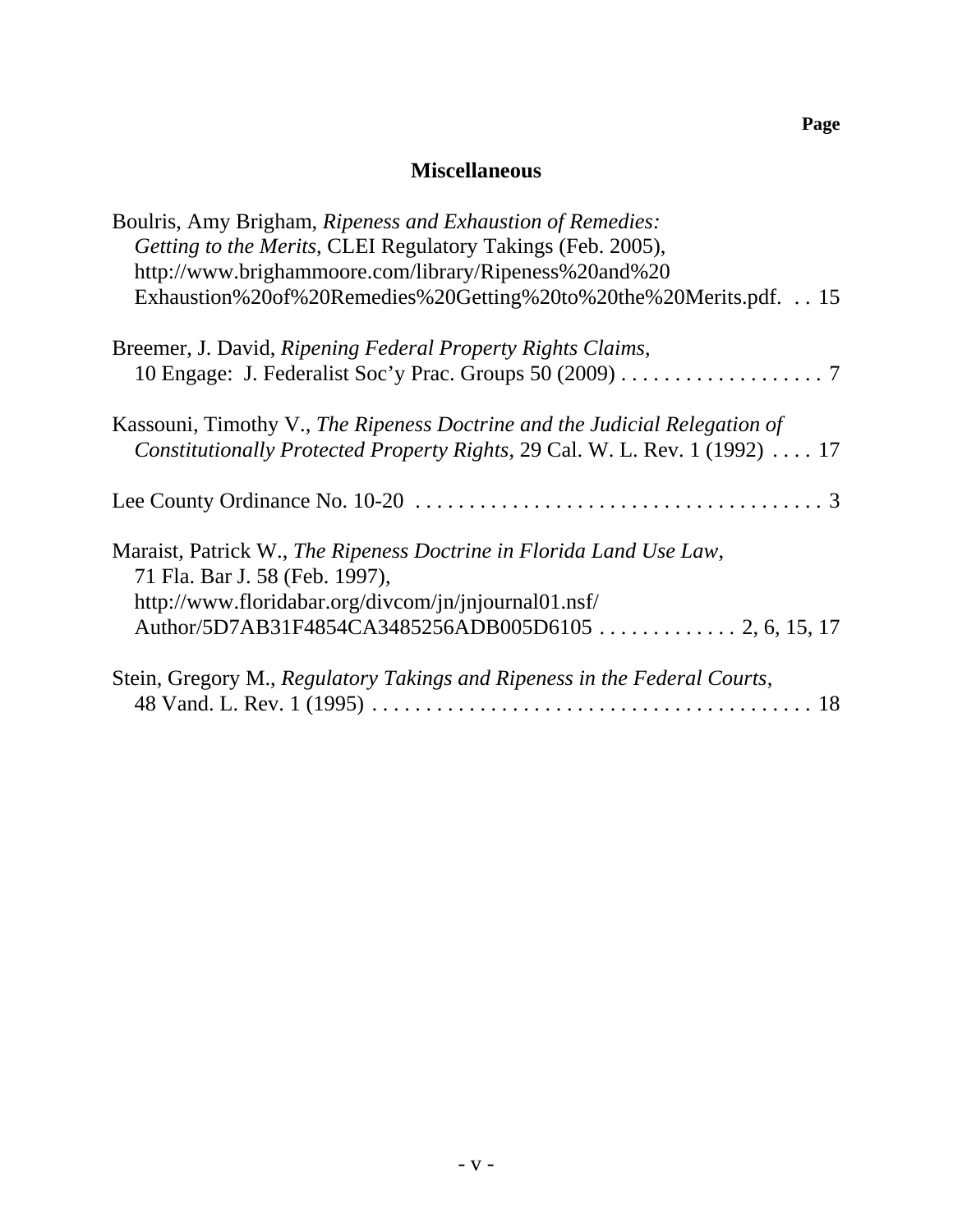Pursuant to Florida Rule of Appellate Procedure Rule 9.370, Pacific Legal Foundation (PLF) respectfully requests this Court's permission to submit this brief amicus curiae in support of Appellant, GolfRock, LLC.

#### **INTEREST OF AMICUS CURIAE**

Pacific Legal Foundation is a nonprofit, tax-exempt corporation organized for the purpose of litigating matters affecting the public interest in private property, individual liberty, and economic freedom. Founded over 40 years ago, PLF is the most experienced legal organization of its kind. PLF maintains offices in Florida, California, Washington, Hawaii, and the District of Columbia.

PLF attorneys have participated as lead counsel in many landmark United States Supreme Court cases in defense of the right of individuals to make reasonable use of their property, and the corollary right to obtain just compensation when that right is infringed. *See*, *e.g.*, *Koontz v. St. Johns River Water Mgmt. Dist.*, 133 S. Ct. 2586 (2013); *Palazzolo v. Rhode Island*, 533 U.S. 606 (2001); *Suitum v. Tahoe Reg'l Planning Agency*, 520 U.S. 725 (1997); *Nollan v. California Coastal Comm'n*, 483 U.S. 825 (1987). PLF attorneys have also litigated in many state and federal courts, including in the Florida courts, in cases dealing with takings ripeness issues and takings law generally. *See*, *e.g.*, *Sansotta v. Town of Nags Head*, 724 F.3d 533 (4th Cir. 2013); *Clay v. Monroe County*, 849 So. 2d 363, 365 (Fla. 3d DCA 2003); *Trepanier v. County of Volusia*, 965 So. 2d 276 (Fla. 5th DCA 2007). PLF attorneys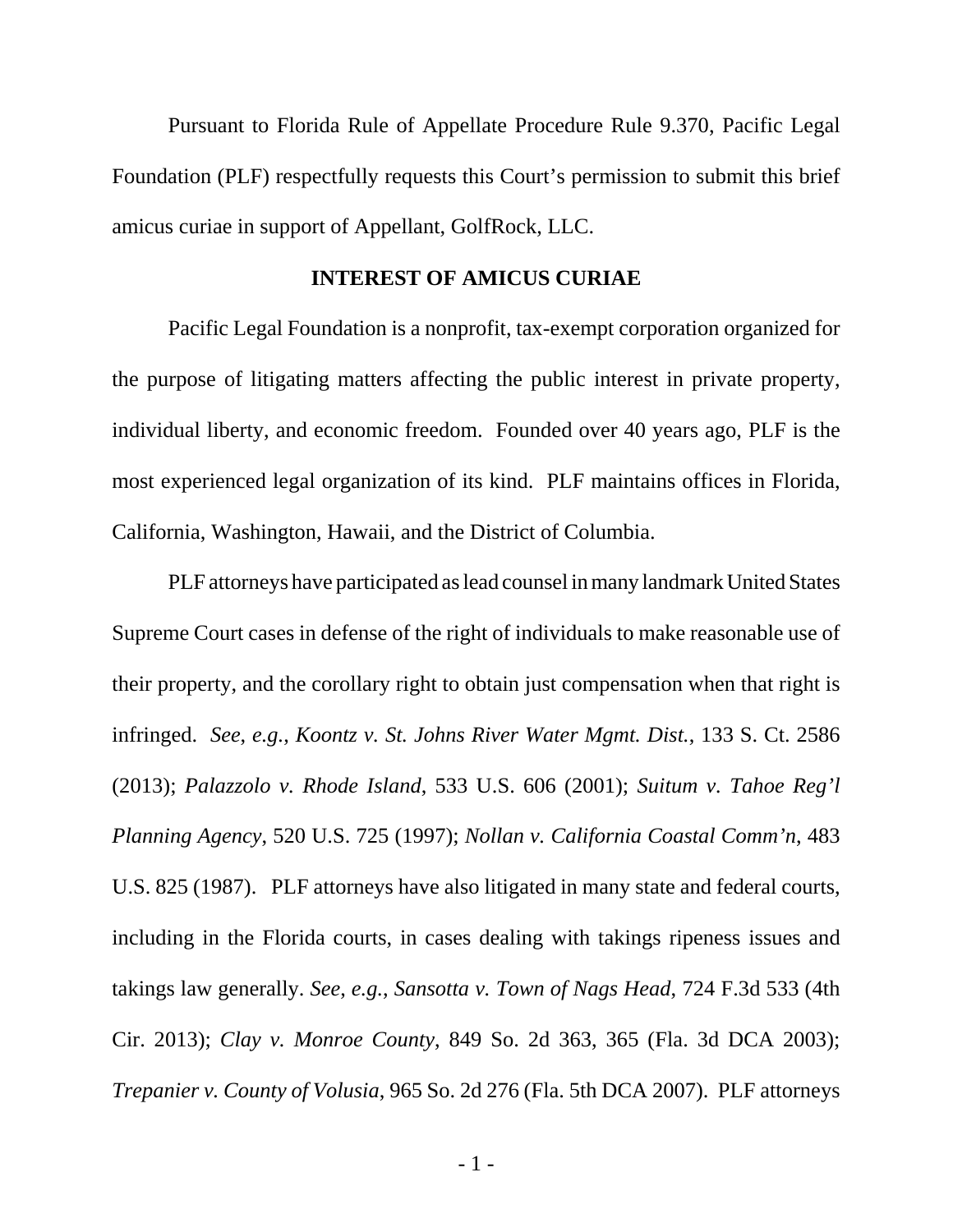accordingly have specialized expertise and experience in constitutional property rights law, including the law relevant to ripening takings claims.

#### **INTRODUCTION AND SUMMARY OF ARGUMENT**

This case raises an issue of vital importance to every property owner in Florida: whether takings ripeness rules can be construed to require property owners to submit to a costly and pointless application process before they may judicially challenge land use regulations that clearly prohibit certain activities. The takings ripeness doctrine requires a final administrative decision to ensure that property owners come to court with a cleanly postured property rights claim. Unfortunately, local governments often manipulate that requirement to avoid any constitutional challenge to restrictive land use rules and policies. They do so by avoiding and stalling (or changing) administrative decisions and regulations, which might otherwise open the door to a constitutional challenge. *See* Patrick W. Maraist, *The Ripeness Doctrine in Florida* Land Use Law, 71 Fla. Bar J. 58, 60-61 (Feb. 1997).<sup>1</sup> This gamesmanship succeeds when courts fail to impose limits on the administrative process that property owners must navigate to ripen a takings challenge. Ripeness does not require applications for their own sake or when the government has no ability to grant them. Courts that fail to enforce this principle force landowners through long, expensive, and doctrinally

<sup>1</sup> http://www.floridabar.org/divcom/jn/jnjournal01.nsf/Author/5D7AB31F4854CA348 5256ADB005D6105.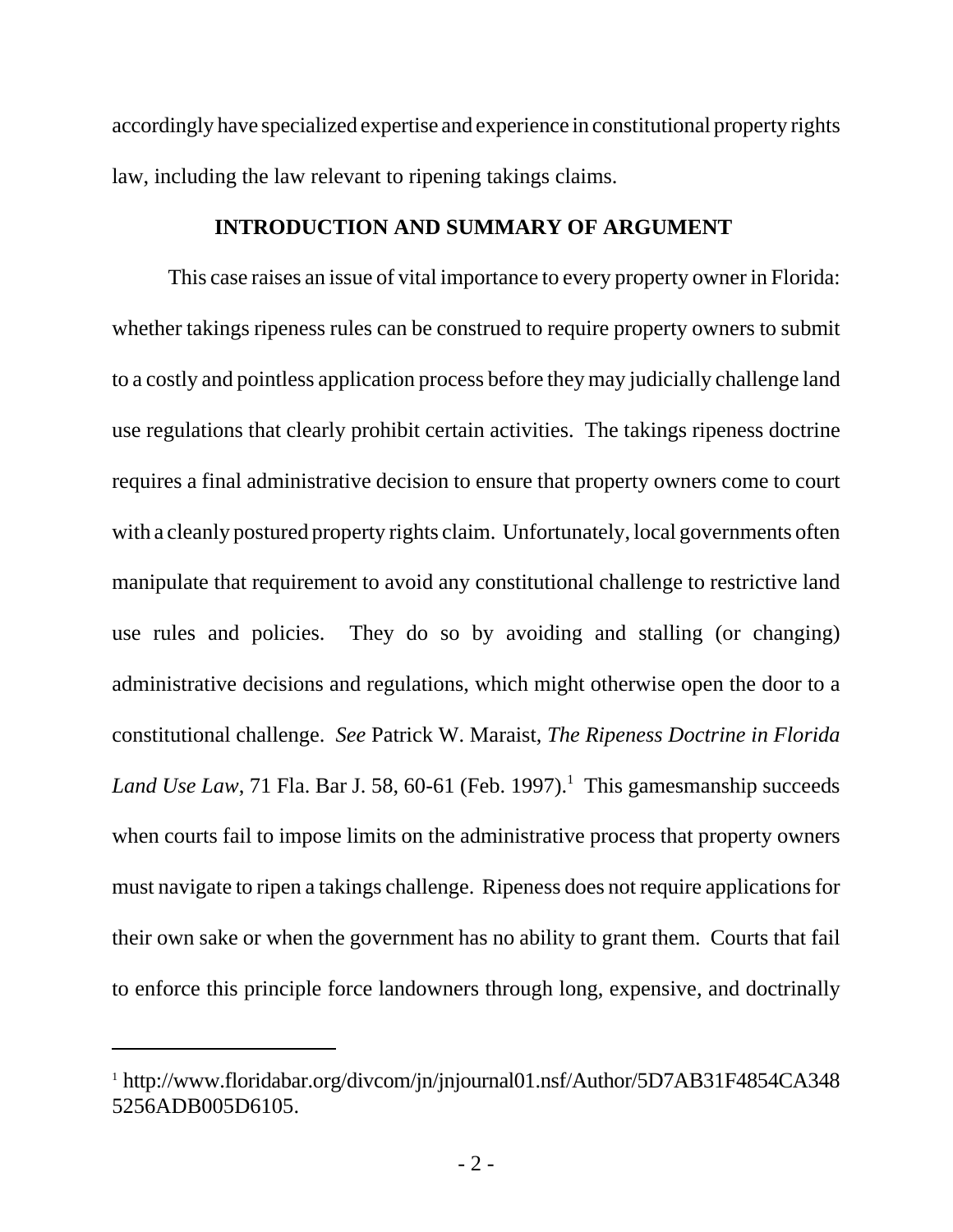unnecessary administrative processes and give incentives to government officials to complicate and stall the process.

This case illustrates the dangers of an unbridled "final decision" ripeness doctrine. GolfRock initially sought a permit to mine and later develop a piece of land in Lee County, Florida, in 2005. Joint Statement of Stipulated Facts, R. at 297. After requiring five supplements to the application, passing a mining moratorium, and then changing the rules to forbid mining on GolfRock's land, the County finally demanded that GolfRock withdraw its application *eight years* later. *Id*. at 298-301. Now the County contends (and the lower court held) that GolfRock must file additional mining applications, under the new rules, and obtain a decision on those applications before it can claim that the County's restrictions on mining result in a taking—even though the County's regulations now explicitly and categorically bar GolfRock's proposed mining activity. *See* R. at 322-23, 331; Lee County Ordinance No. 10-20.

This is not mandated by the "final decision" ripeness doctrine. The extent of the County's mining restrictions became clear, and GolfRock's claim became ripe, when the County decided to outright ban limerock mining on GolfRock's land, thereby removing all discretion to grant the desired mining permit. *See Suitum*, 520 U.S. at 738; *Palazzolo*, 533 U.S. at 620. Alternatively, GolfRock's claim became ripe under futility principles when it became apparent that the County would not grant GolfRock a mining permit under the new County rules. *See Gardens Country Club,*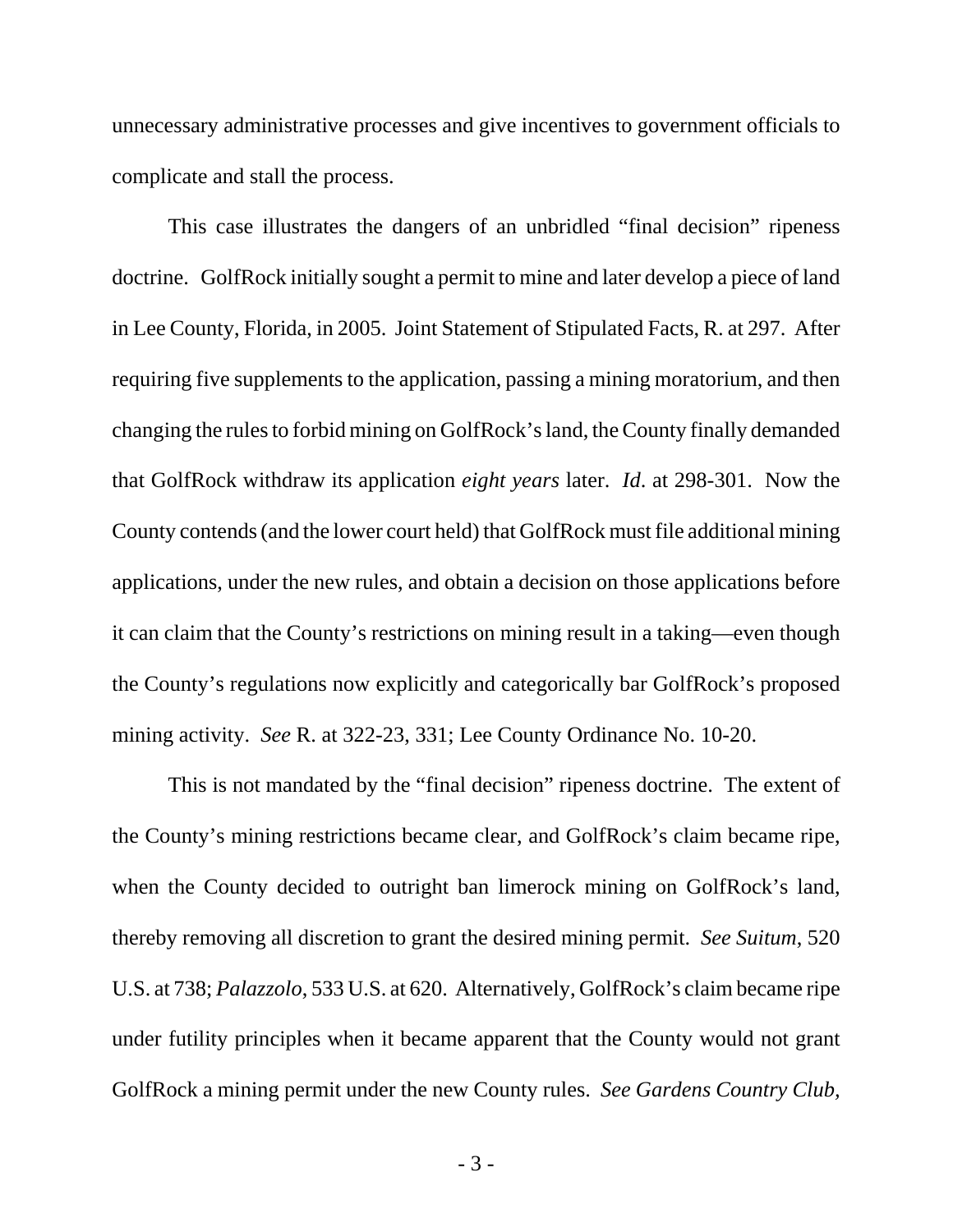*Inc. v. Palm Beach County*, 712 So. 2d 398, 401 (Fla. 4th DCA 1998). This Court should accordingly hold that GolfRock's claim is ripe and reverse the decision below.

#### **ARGUMENT**

**I**

### **GOLFROCK'S CLAIM IS RIPE WITHOUT FURTHER APPLICATIONS**

An as-applied regulatory takings claim becomes ripe for review when it is clear how the regulation that allegedly gives rise to a taking will be applied to the property at issue. *Palazzolo*, 121 S. Ct. at 2459; *Suitum*, 520 U.S. at 738. Often this requires a development application, but when government officials do not have discretion to grant the use, the landowner need not apply to ripen his claim. *See id.* Likewise, the landowner need not apply when denial is inevitable. *Gardens Country Club*, 712 So. 2d at 402. Here, the comprehensive plan and the County's action make it clear the government cannot and will not grant GolfRock's permit, and thus the claim is ripe.

#### **A. The Framework of Finality Ripeness Analysis**

#### **1.** *Williamson County* **and Origin of the "Final Decision" Requirement**

Florida's takings ripeness doctrine is coextensive with the federal ripeness doctrine. *See*, *e.g.*, *Lost Tree Vill. Corp. v. City of Vero Beach*, 838 So. 2d 561, 570 (Fla. 4th DCA 2002) ("Florida courts have adopted the federal ripeness policy."); *Collins v. Monroe County*, 999 So. 2d 709, 715-16 (Fla. 3d DCA 2008) (Florida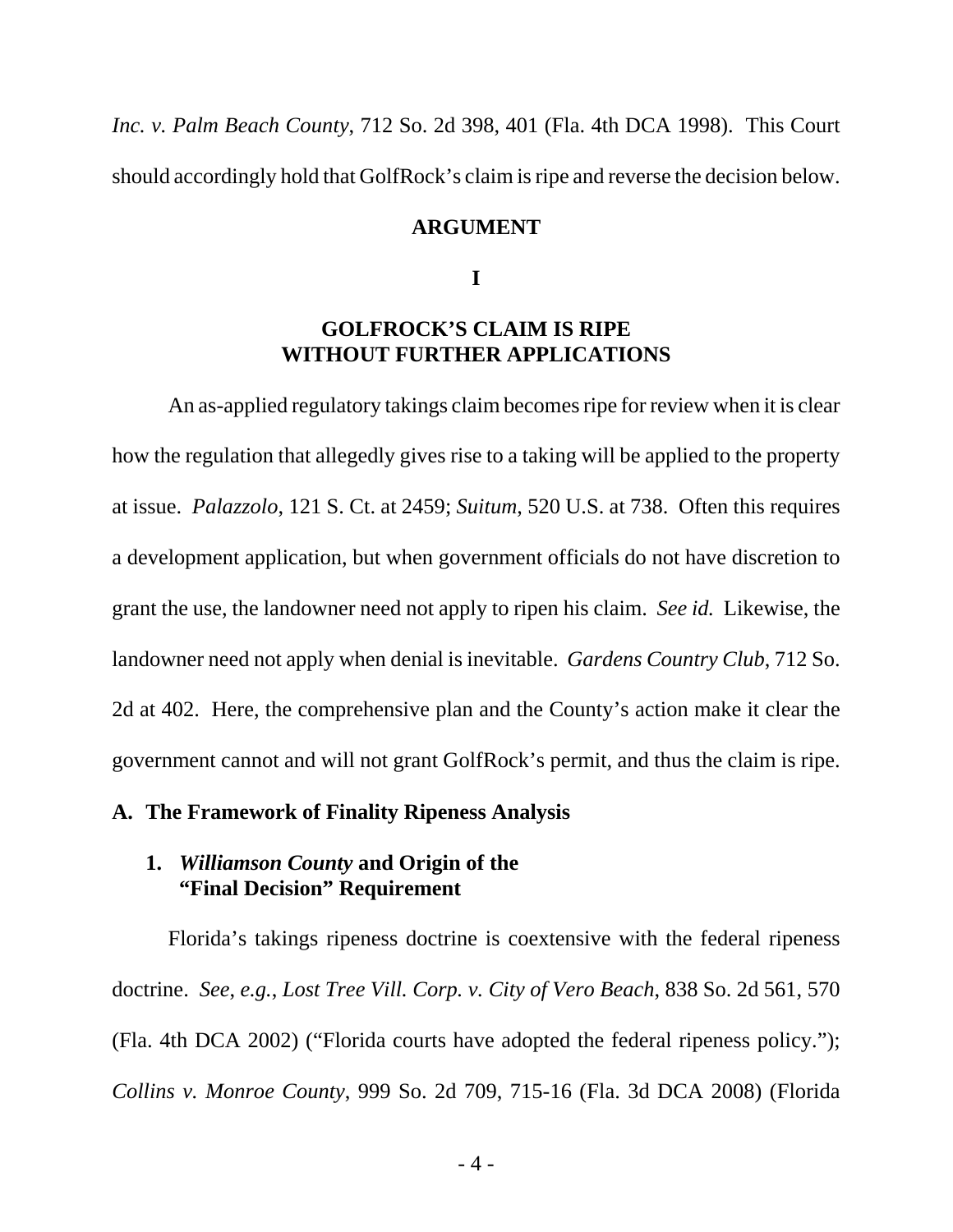courts adopted federal ripeness requirement articulated in *Williamson County*); *St. Johns River Water Mgmt. Dist. v. Koontz*, 77 So. 3d 1220, 1222 (Fla. 2011), *rev'd on other grounds*, 133 S. Ct. 2586 (2013) (Florida courts "interpret[] the takings clause of the Fifth Amendment and the takings clause of the Florida Constitution coextensively."). And federal ripeness doctrine emanates from the Supreme Court's decision in *Williamson County Reg'l Planning Comm'n v. Hamilton Bank of Johnson City*, 473 U.S. 172 (1985).

In *Williamson County*, the Supreme Court held that an as-applied regulatory takings claim is not ripe until "the government entity charged with implementing the regulations has reached a final decision regarding the application of the regulations to the property at issue." 473 U.S. at 186. This "final decision" requirement is based on the substantial discretion land use law often grants government officials, as well as the fact-specific nature of regulatory takings law. *Palazzolo*, 121 S. Ct. at 2459 ("*Williamson County*'s final decision requirement 'responds to the high degree of discretion characteristically possessed by land-use boards in softening the strictures of the general regulations they administer.'" (quoting *Suitum*, 520 U.S. at 738)). The underlying rationale is that a court cannot know whether a regulation "goes too far" and causes a taking until it knows to a "reasonable degree of certainty" how officials will apply the subject regulation to the property. *Palazzolo*, 533 U.S. at 620. In *Williamson County*, the court held the plaintiff's taking claim was unripe because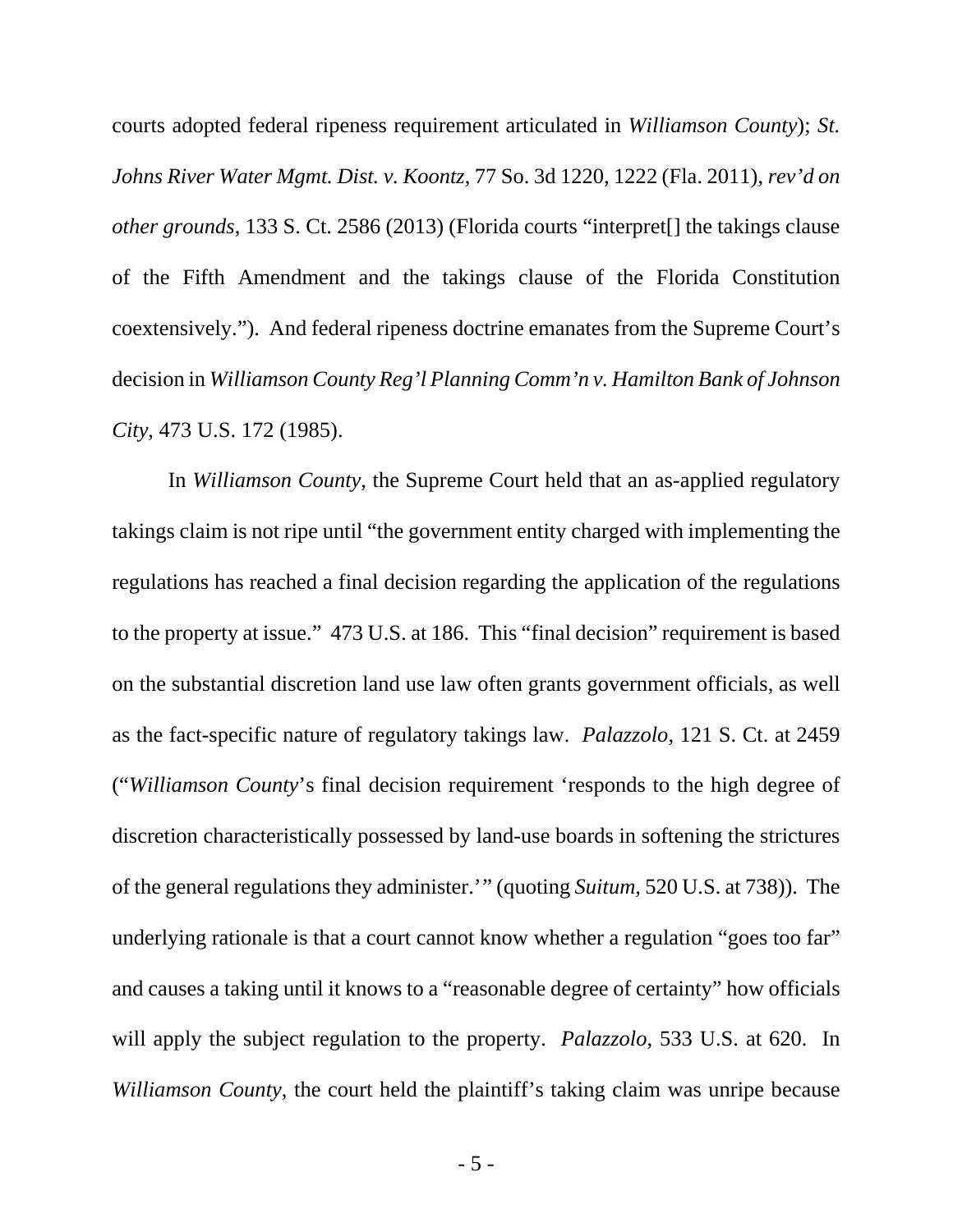county officials had the authority to approve the plaintiff's development through a variance, but the plaintiff had not applied for a variance. *See Williamson County*, 473 U.S. at 190. The Court could not tell whether the regulations prohibited all development unless this final process was utilized—or whether it was futile.

# **2. Finality Typically Requires Applications—When the Government Has Discretion To Approve Projects**

The rationale underlying the final decision rule gives rise to the default principle that a landowner must utilize available application processes and give the government a chance to exercise its discretion to permit the requested use before asserting that the land use restrictions deprive the owner of the use and value of property. *See Glisson v. Alachua County*, 558 So. 2d 1030 (Fla. 1st DCA 1990), *rev. denied*, 570 So. 2d 1304 (Fla. 1990); Maraist, *supra, The Ripeness Doctrine in Florida Land Use Law at 58; Lost Tree, 838 So. 2d at 573.*<sup>2</sup>

The point of the application requirement is not, however, to force a landowner to prove that the government will deny all economically beneficial use of the subject property. It is simply to coax the government to a "final, definitive position regarding how it will apply the regulations at issue to the particular land in question." *Williamson County*, 473 U.S. at 191. Decisions on applications show how restrictive

<sup>2</sup> When it comes to takings law, there are "few invariable rules," because there are a "nearly infinite variety of ways in which government actions or regulations can affect property interests." *Arkansas Game & Fish Comm'n v. United States*, 133 S. Ct. 511, 518 (2012).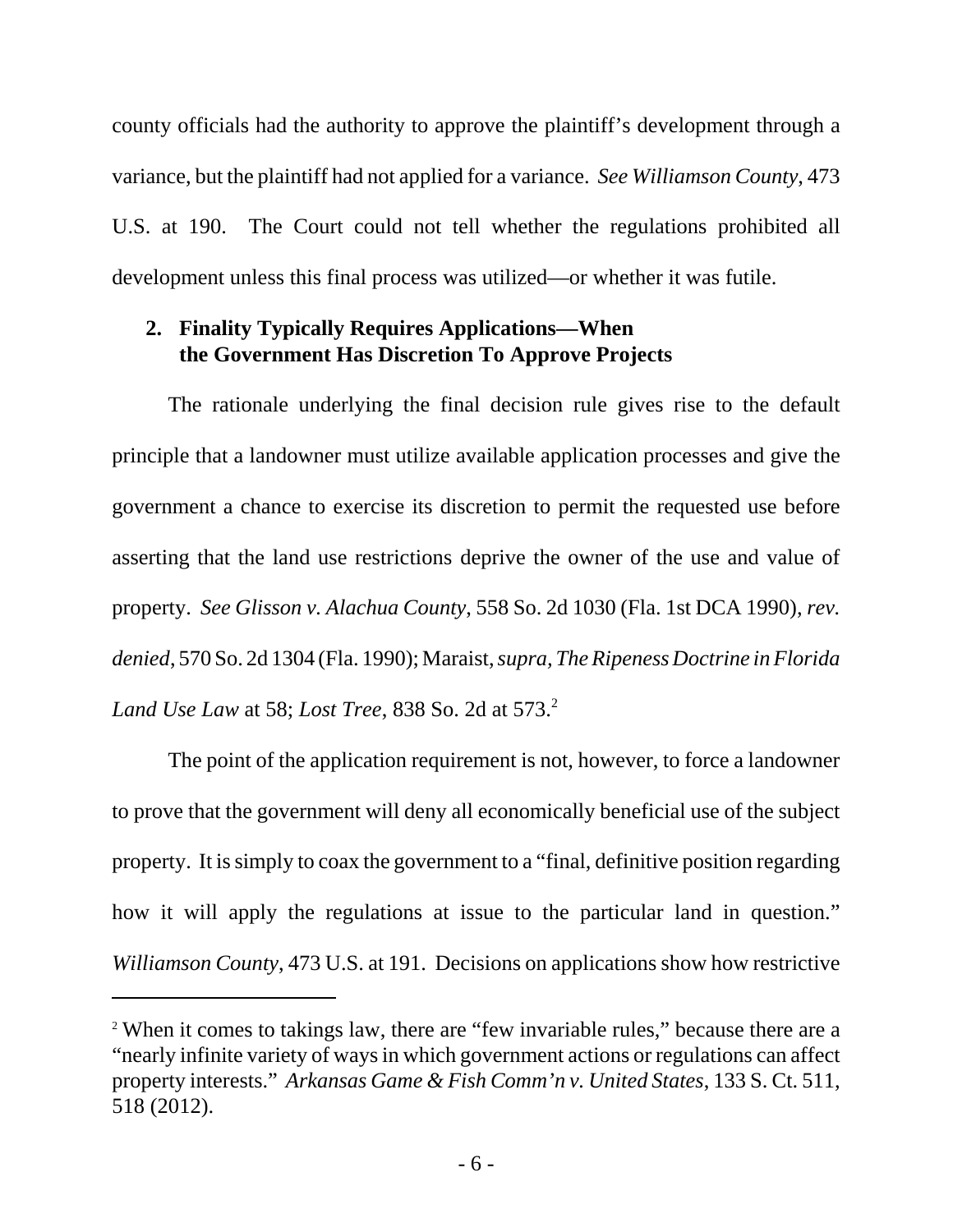a regulation is with regard to particular land. When the reach of land use regulation become clear, a court can apply takings standards, and a challenge to the regulation is ripe. *Palazzolo*, 533 U.S. at 620.

Whether the owner has alternative property use options (under regulatory policies) is immaterial. While the alternative use issue may go to the merits of a takings claim, it does not effect the ripeness of finally applied regulations. *Lauderbaugh v. Hopewell Township*, 319 F.3d 568, 574 (3d Cir. 2003) ("The [finality] ripeness doctrine prevents judicial interference 'until an administrative decision has been formalized and its effects felt in a concrete way by the challenging parties.'" (quoting *Abbott Labs., Inc. v. Gardner*, 387 U.S. 136, 149 (1967)); *see also*, J. David Breemer, *Ripening Federal Property Rights Claims*, 10 Engage: J. Federalist Soc'y Prac. Groups 50, 51 (2009) ("Final decision ripeness is not concerned with whether a property owner has a winning [denial of all use] claim; it is simply concerned with ensuring that a land use decision is concrete enough to allow a court to even consider whether it [causes] a taking."). Accordingly, GolfRock did not need to apply for additional permits, just as it does not have to complete the application process on its first permit.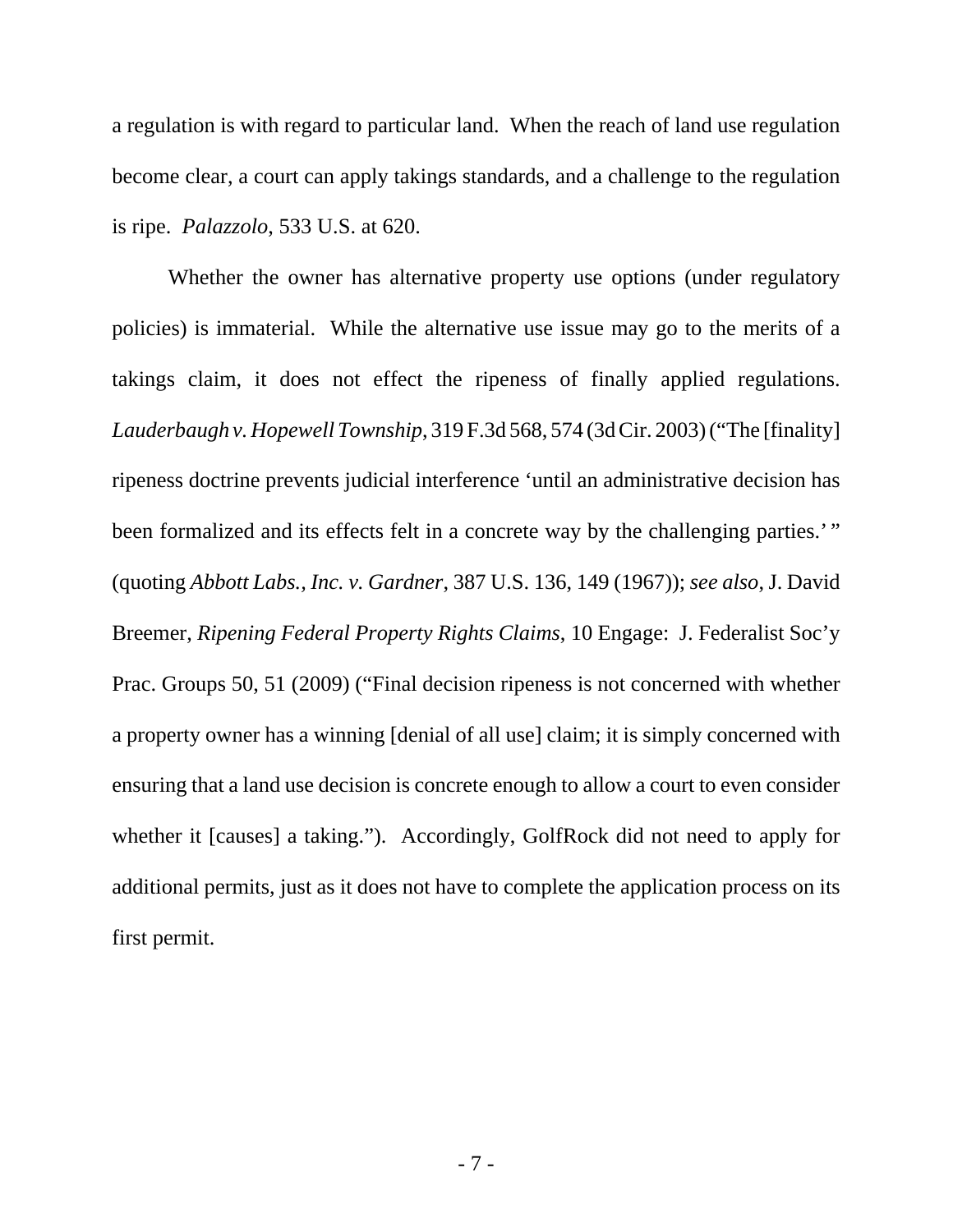### **3. When the Government Lacks Discretion To Approve Development, Finality Exists Without Applications**

The default final decision analysis outlined above hinges entirely on the assumption that the government has discretion to approve a landowner's proposed land use. *Palazzolo*, 533 U.S. at 620 (*Williamson County*'sfinal decision requirement is based on the high degree of discretion government officials typically wield). It does not apply, however, in all circumstances. Specifically, the finality ripeness analysis is truncated (1) where the impact of land use regulations are already known to a "reasonable degree of certainty" or (2) where the government has no meaningful discretion to reduce a land use law's impact. *Palazzolo*, 533 U.S. at 620 ("[O]nce it becomes clear that the agency lacks the discretion to permit any development, or the permissible uses of the property are known to a reasonable degree of certainty, a takings claim is likely to have ripened."); *Suitum*, 520 U.S. at 726 ("Because the agency has no discretion to exercise over her right to use her land, no occasion exists for applying *Williamson County*'s requirement that a landowner take steps to obtain a final decision about the use that will be permitted on the particular parcel.") Indeed, in these situations, a "final decision" exists, and a takings claim is ripe for review. *Palazzolo*, 533 U.S. at 620; *Suitum*, 520 U.S. at 738.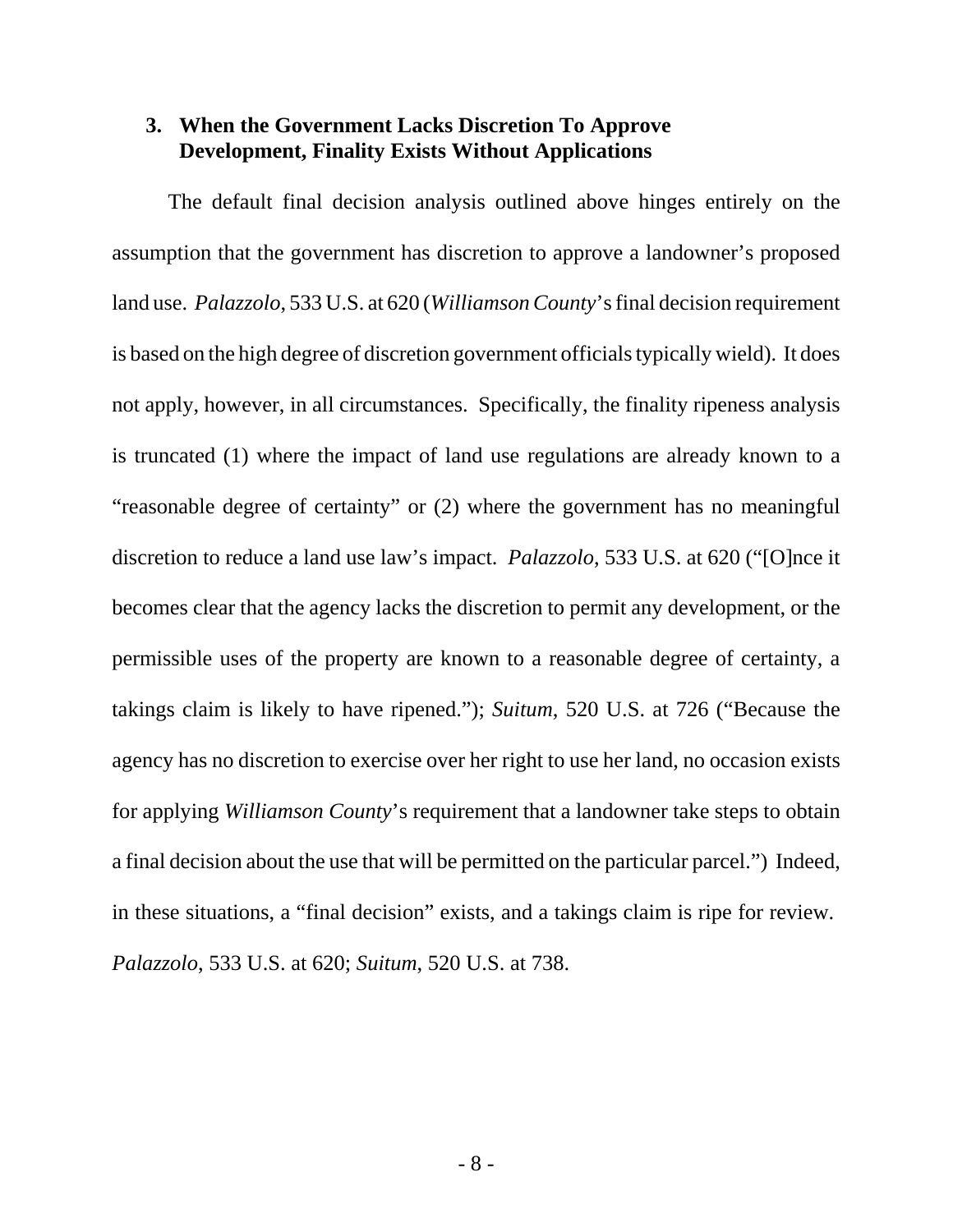# **4. The Futility Exception Applies When Permit Applications Would Be Pointless**

There is an additional exception to the final decision requirement that a landowner file an application. When submitting a proposal to the government would be futile, it is not required. *Lucas v. South Carolina Coastal Council*, 505 U.S. 1003, 1012 n.3 (1992) (a request for a decision granting a regulatory exemption is not required when it would be "pointless"); *Alachua Land Investors, LLC v. City of Gainesville*, 107 So. 3d 1154, 1158 (Fla. 1st DCA 2013) ("[T]he ripeness doctrine does not require a landowner who alleges a regulatory partial taking to file a meaningless, futile application to the governmental agency."  $)$ .<sup>3</sup> The reason for this exception is apparent: requiring applications when they will not or cannot be approved would force landowners to go through meaningless procedures for ripeness and would do nothing to crystalize a takings claim for the courts. *See Palazzolo*, 533 U.S. at 622. *Gardens Country Club*, 712 So. 2d 398, aptly illustrates the nature and application of the futility exception. There, the Gardens Country Club applied for

<sup>3</sup> *See also Lost Tree*, 838 So. 2d at 574 (where comprehensive plan banned particular use and government defended the ban in comprehensive planning process, plaintiff was excused from filing an application before bringing claim); *Taylor v. City of Riviera Beach*, 801 So. 2d 259, 263 (Fla. 4th DCA 2001) (previous rejection of amendment to comprehensive plan excused plaintiff from asking for a similar amendment); *Gardens Country Club*, 712 So. 2d at 402 (county's change of comprehensive plan relieved plaintiff of submitting an application); *see also Benchmark Resources Corp. v. United States*, 74 Fed. Cl. 458, 466 (2006) (federal agency's designation of area as unsuitable for mining supported futility exception of applying for permit within that area, without necessity of even one application).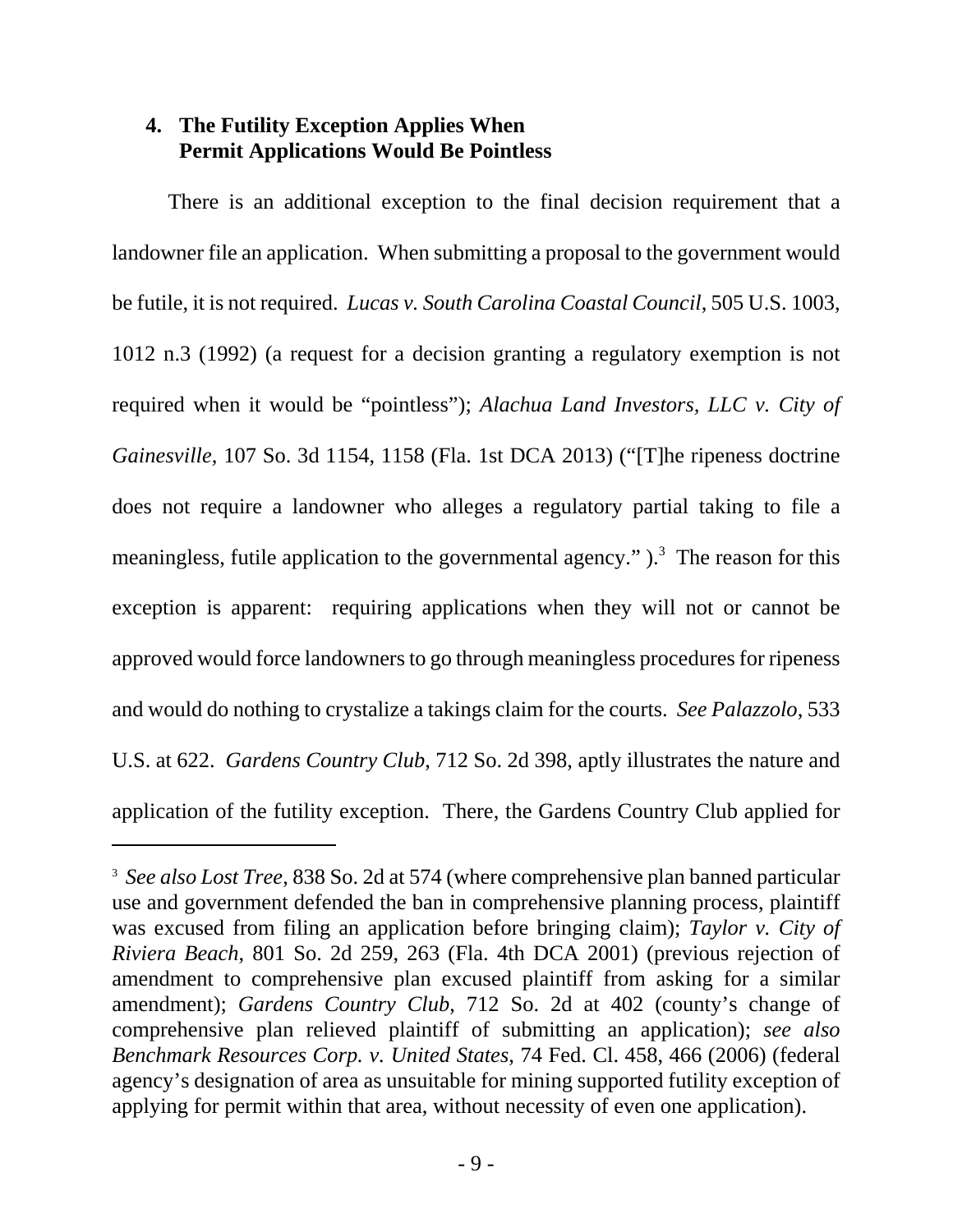development approval when the comprehensive plan allowed up to one housing unit per two acres. *Id.* at 401. But after the application was filed, the county passed an ordinance putting a moratorium on such applications. *Id*. Subsequently, it amended the comprehensive plan to decrease the permissible housing density—allowing only one unit per twenty acres. The amendment effectively decreased the value of the Gardens Country Club's land by 62.5 percent. *Id.* at 402 (\$8,000 per acre to \$3,000 per acre). Under no circumstances could the county approve the developer's application, because it conflicted with the new comprehensive plan. *Id*. Though the Court could have held the claim ripe without the exception, the Fourth District Court of Appeal easily concluded that submission of a development plan after adoption of the new comprehensive plan would have been futile, and thus was unnecessary for ripeness. *Id*.

# **B. GolfRock's Takings Claim Is Ripe Due to the County's Lack of Discretion To Approve Mining**

In this case, GolfRock need not submit applications to ripen a takings claim against the County's regulation of its property, because there is no question that, under the County's new plan and policies, the County lacks discretion to approve GolfRock's intended mining activity. Joint Statement of Stipulated Facts, R. at 301 (plan does not allow mining on GolfRock's property); *Bay County v. Harrison*,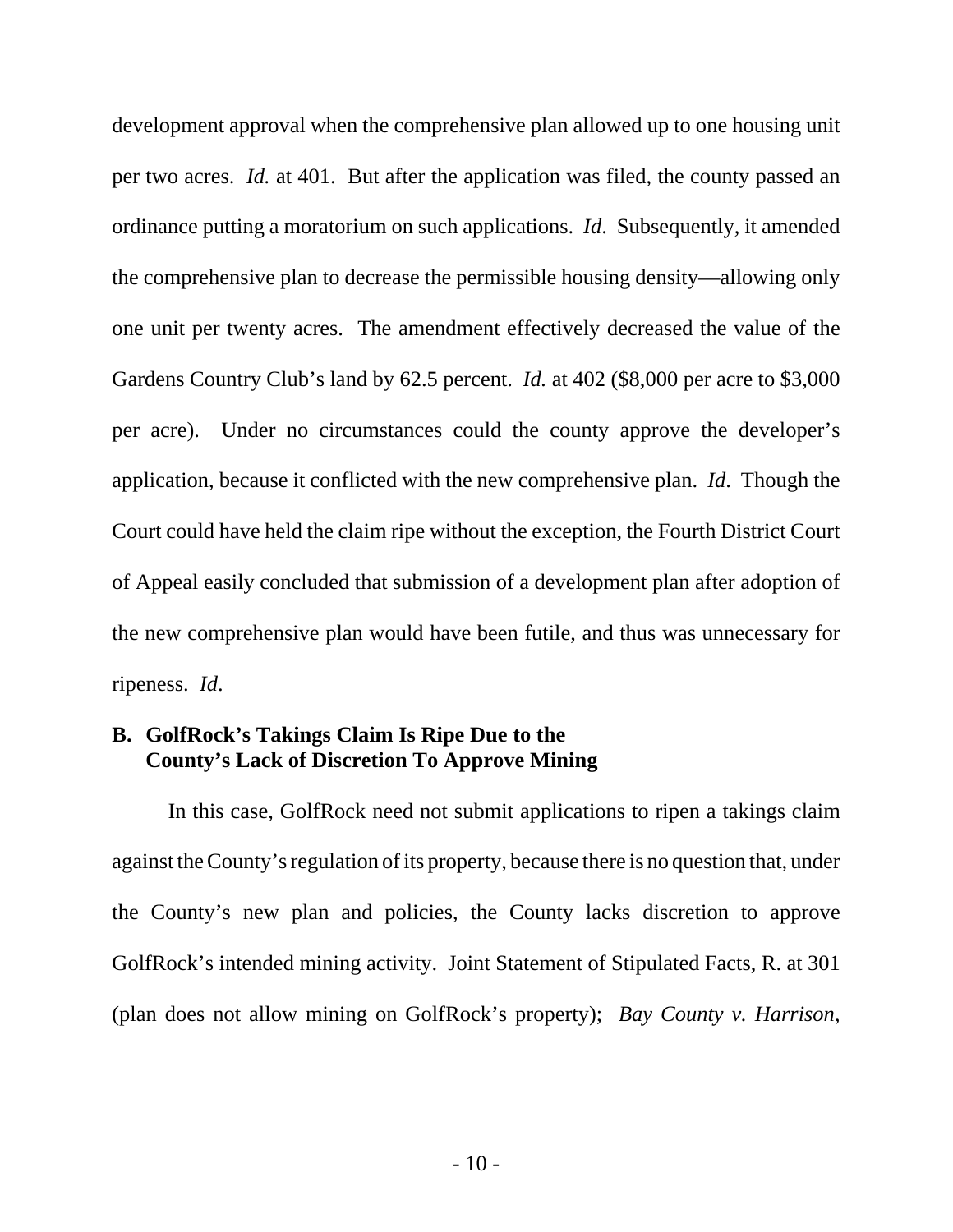13 So. 3d 115, 118 (Fla. 1st DCA 2009) ("a local government may not authorize any development that would be inconsistent with the applicable comprehensive plan").

It is undisputed the new comprehensive plan does not allow mining on GolfRock's property. Joint Statement of Stipulated Facts, R. at 301. By amending the comprehensive plan to forbid mining, the County eliminated its own discretion to grant a permit. *See Town of Ponce Inlet v. Pacetta, LLC*, 120 So. 3d 27, 30 (Fla. 5th DCA 2013), *rev. denied*, 139 So. 3d 299 (Fla. 2014) (officials lack discretion to violate or amend comprehensive plan and landowner cannot in good faith hope for favorable comprehensive plan amendments, even where County officials make promises to fix the plan); § 163.3194(1)(a), Fla. Stat. ("After a comprehensive plan . . . has been adopted . . . all development undertaken by, and all actions taken in regard to development orders by, governmental agencies in regard to land covered by such plan . . . shall be consistent with such plan . . . as adopted."). As a result, the County cannot demand that GolfRock submit an application to ripen its takings claim; the claim is already fit for review due to the fact that the regulations are clear and categorical in banning mining. *See* Joint Statement of Stipulated Facts, R. at 301 (recognizing property is outside of area where mining allowed); Lee County Ordinance No. 10-20.

The leading case in this area is *Suitum*, 520 U.S. at 738. There, the Supreme Court held a property owner's claim as ripe, without submission of applications, due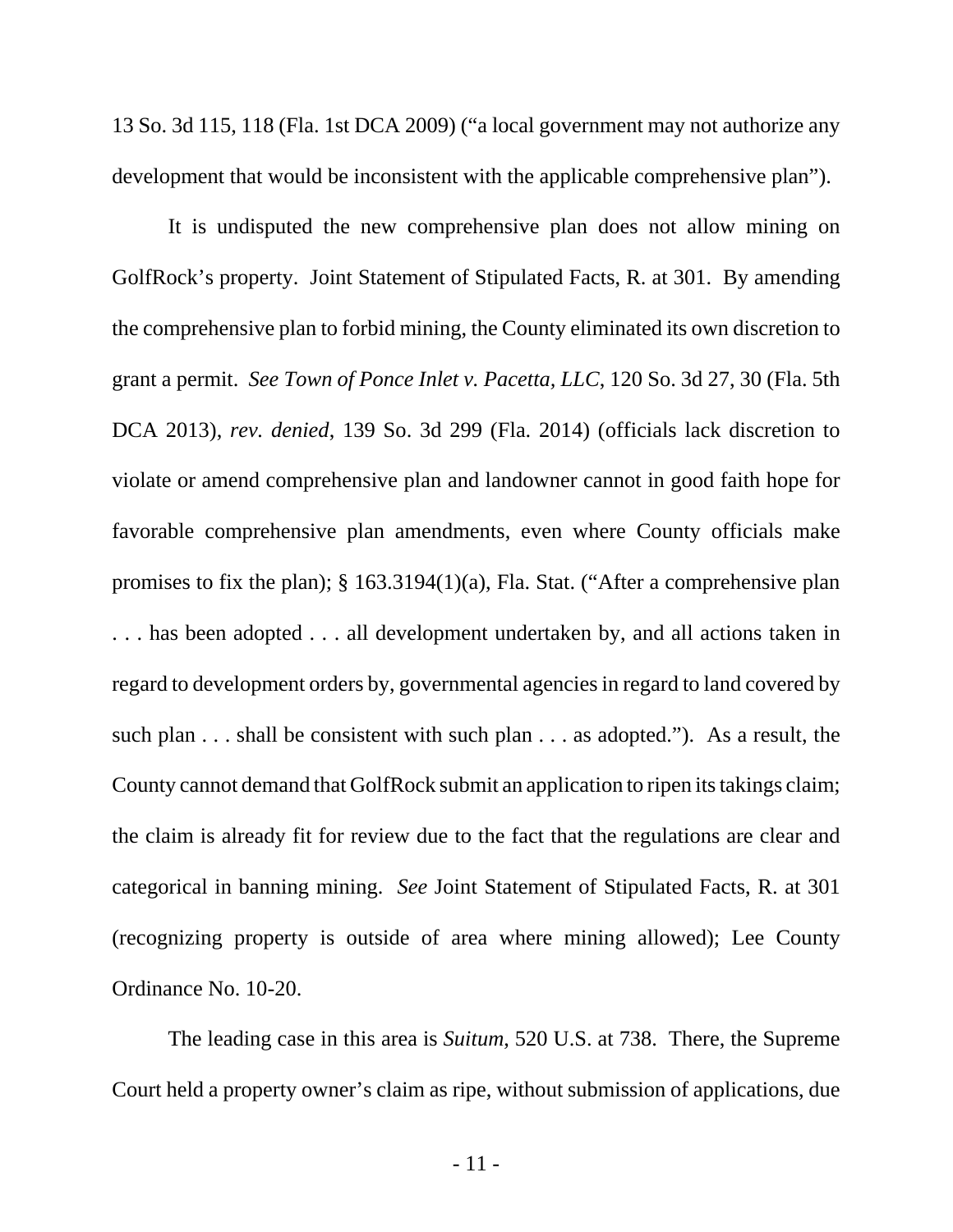to the clear nature of the land use restrictions governing her property. Mrs. Suitum and her husband purchased a residential lot near Lake Tahoe, before the Tahoe Regional Planning Agency adopted severe land use restrictions that allowed development on the basis of a point and lottery system. *Id*. at 728-29. They could only develop their lot if they won an allocation through the lottery and if they had a sufficient parcel score under the regulatory system. When Mrs. Suitum received an allocation through the annual lottery, the government denied her permission to construct a house, because it was located in an environmentally sensitive area. *Id*. at 731. Suitum filed a takings claim. *Id*. Even though regulations forbade building on her property, the government argued that her claim was not ripe, because she had failed to file applications "to obtain a final decision" by the government about "the amount of development allowed" on her land. *Id*. Moreover, it argued that her claim could not be ripe until the value of her transferable development rights could be determined through an approved sale. *Id*. at 732. The lower courts held her claim unripe for lack of a final decision. *Id*. at 732-33. But the Supreme Court reversed, holding that Suitum's claim satisfied the "demand for finality" because—unlike the claim in *Williamson County*—there was "no question . . . about how the 'regulations at issue [apply] to the particular land in question.' " *Id*. at 739. The regulations did not give government officials "discretion to exercise over Suitum's right to use her land." *Id*. at 738.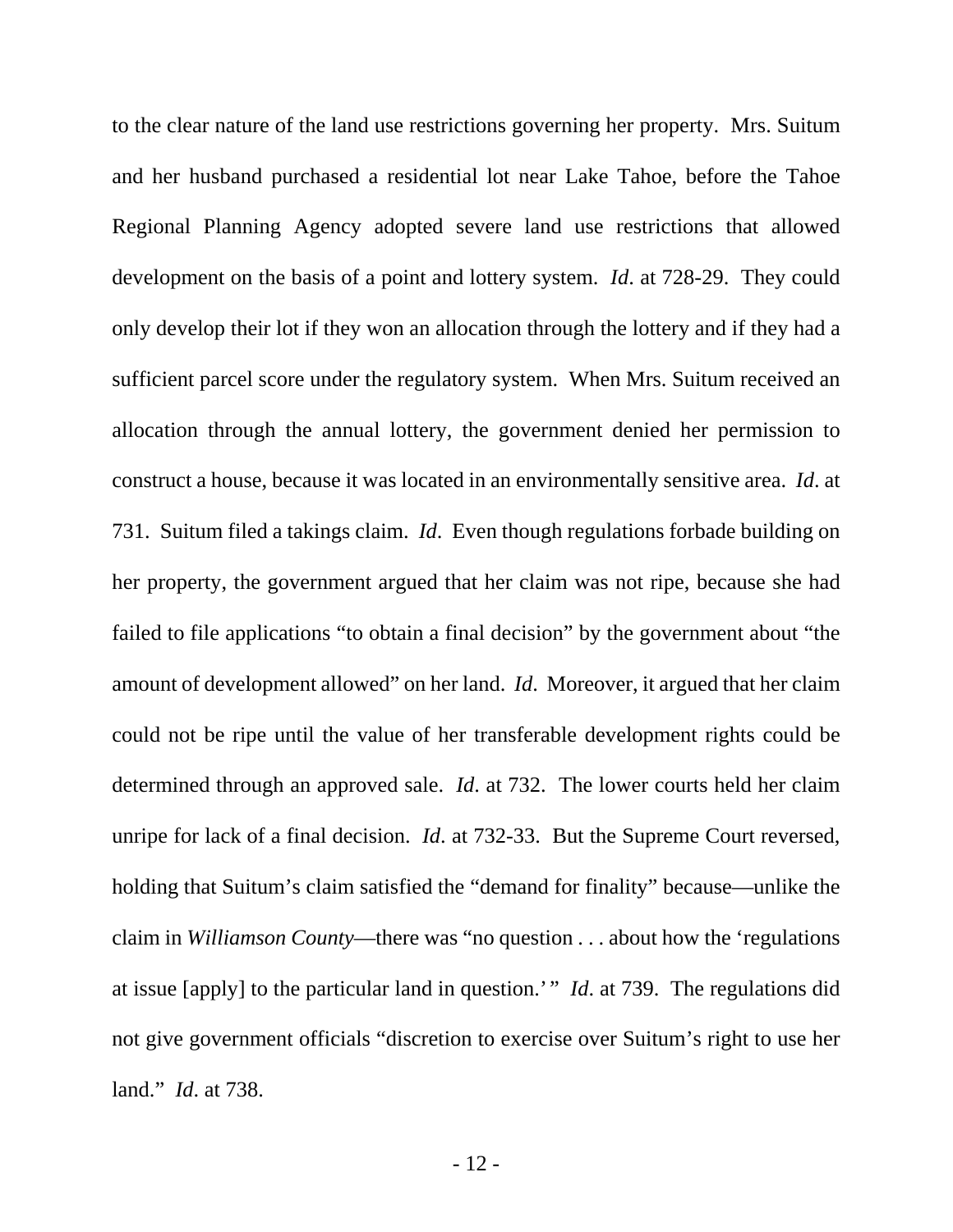The same analysis applies here. Because the County government has no meaningful discretion to waive or modify the plan's ban on mining, a "final decision" exists, and GolfRock's taking claim is ripe for review on the merits. *Palazzolo*, 533 U.S. at 620; *Suitum*, 520 U.S. at 738; *Maritrans Inc. v. United States*, 342 F.3d 1344, 1359 (Fed. Cir. 2003) (lack of discretion sufficient to ripen a claim); *Cienega Gardens v. United States*, 265 F.3d 1237, 1245-46 (Fed. Cir. 2001) (same). Put another way, the impact and reach of the County's plan and regulatory scheme is known to a reasonable degree of certainty: GolfRock cannot mine; therefore, its takings claim based on this restriction is ripe. *Palazzolo*, 533 U.S. at 622 (holding claim ripe despite the landowner's failure to seek a development permit because the value of the property was nonetheless reasonably certain).

Moreover, ripeness in this takings case does not depend on GolfRock submitting multiple applications designed to discover whether the County will permit any use of the property. *Id*. at 625. The "denial of all economically beneficial use" inquiry is standard used to assess certain takings claims on the merits; not a ripeness test. *See id*. at 623-24; *Lucas*, 505 U.S. at 1015 (per se taking occurs when landowner denied all economically beneficial use of property). The County formally and finally barred mining. That is enough to create a ripe takings claim against the restriction. *See Williamson County*, 473 U.S. at 190 (purpose of the "final decision" requirement is to ensure that the Court can ascertain "how [the takings plaintiff] will be allowed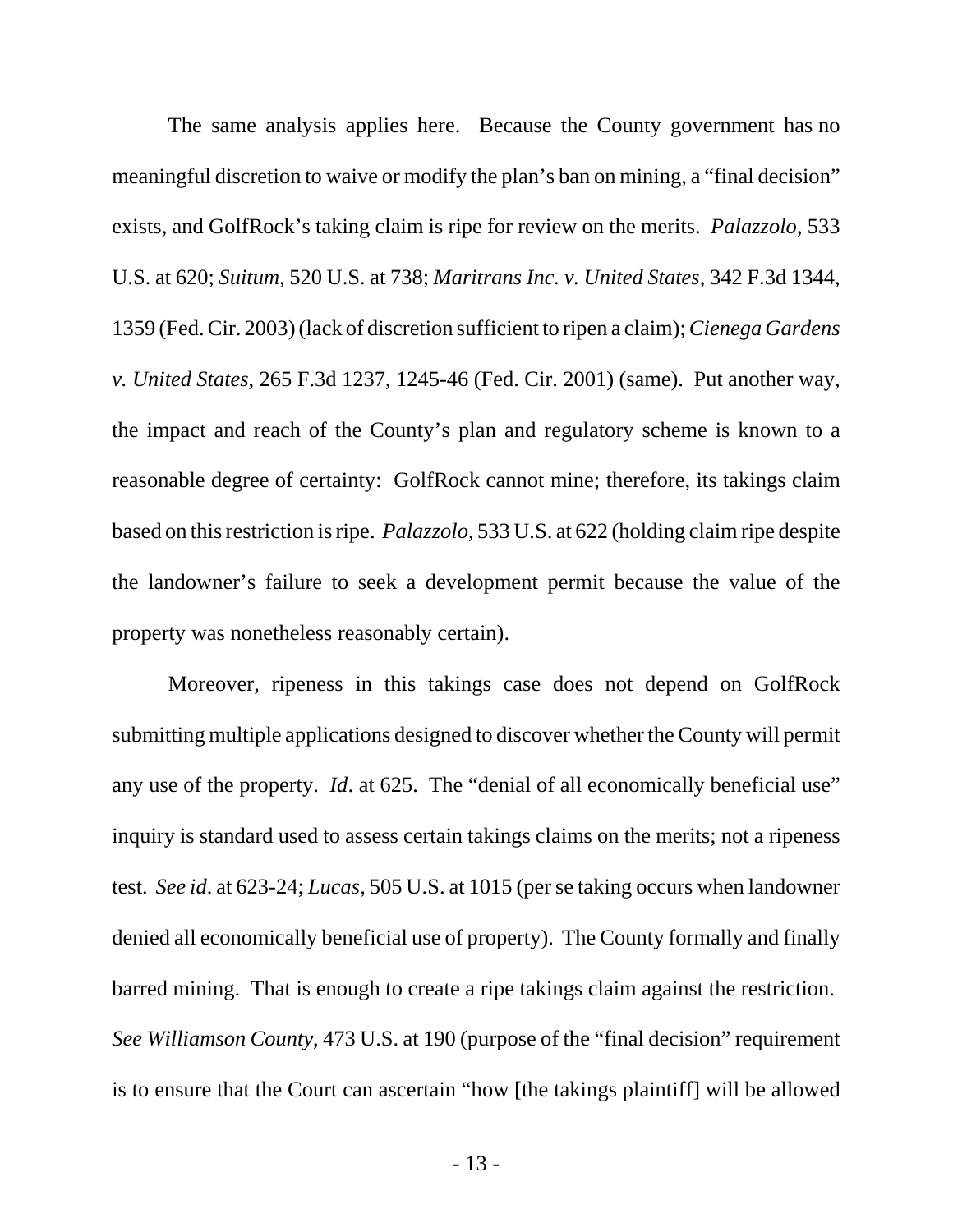to develop its property"); *Suitum*, 520 U.S. at 739 ("[D]emand for finality is satisfied" where there is "no question . . . about how the 'regulations at issue [apply] to the particular land in question.'" (quoting *Williamson County*, 473 U.S. at 191)).

### **C. GolfRock's Claim Is Ripe Under a Basic Application of the Futility Exception**

Even if the claim weren't ripe under the "lack of discretion" rule, it is still ripe under the futility exception. The County made it abundantly clear through its actions and regulations that it would not approve GolfRock's development application. *See* Joint Statement of Stipulated Facts, R. at 298-301. GolfRock submitted and supplemented its application under a previous comprehensive plan that would have allowed its intended mining development. *Id.* at 298. Rather than reach a decision on that application, the County responded with five subsequent requests for information, stalling the processing of the application by a couple of years. *Id.* at 298-301. It then passed a moratorium halting consideration of the application just like the government did in *Gardens Country Club*. *Compare id*. *with Gardens Country Club*, 712 So. 2d at 402. Then it passed a new comprehensive plan and insisted that GolfRock's application, like the Gardens Country Club, would be subject to the requirements of the new comprehensive plan. *See id*. Not only does the comprehensive plan prohibit GolfRock's development, the County's actions demonstrate its clear opposition to the plan. It would be unreasonable to think that the County would, after directly opposing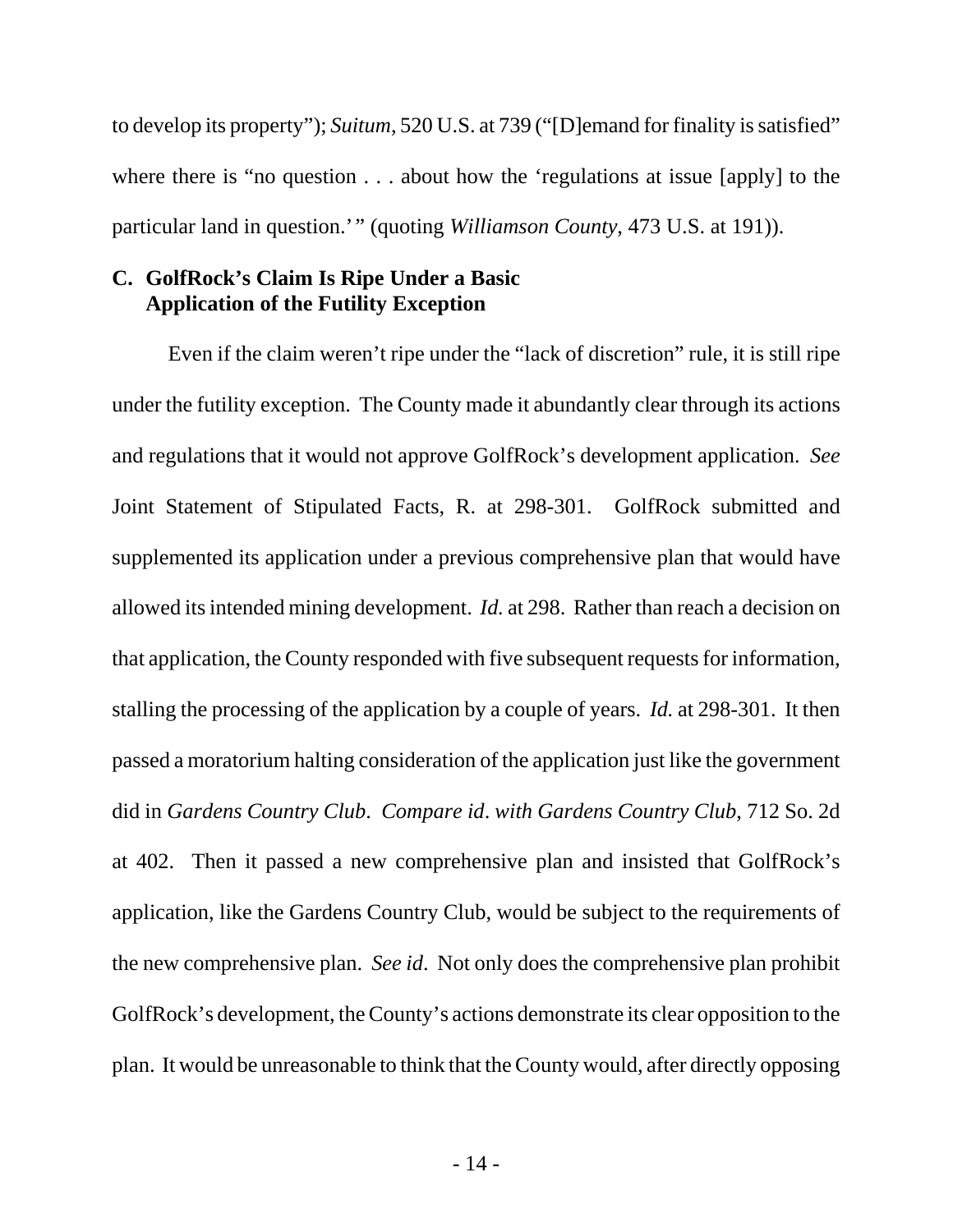GolfRock's plans with its moratorium and comprehensive plan amendments, amend the plan again after it made the moratorium and amendment in the face of GolfRock's pending application. It would be futile for GolfRock to pursue its development application. *See Lucas*, 505 U.S. at 1012 n.3 (a request for a decision granting a regulatory exemption is not required when it would be "pointless" because there is no such procedure). Accordingly, GolfRock's claim is ripe. *Gardens Country Club*, 712 So. 2d at 402.

**II**

# **COURTS UNDERMINE CONSTITUTIONAL PROPERTY RIGHTS WHEN THEY REQUIRE UNNECESSARY APPLICATIONS**

Requiring applicants to submit applications even when the government lacks discretion to approve them or when they are futile is not only wrong as a matter of law, it is bad policy because it unnecessarily burdens property rights. Ripeness does not require applications for their own sake. *Palazzolo*, 533 U.S. at 622. A contrary rule invites government agencies to create a long, costly application process, with unstable application requirements. Today, "the cost of even a routine land use application (with the attendant engineering and architectural submissions) is substantial";4 *see also* Maraist, *supra*, *The Ripeness Doctrine in Florida Land Use*

<sup>4</sup> Amy Brigham Boulris, *Ripeness and Exhaustion of Remedies: Getting to the Merits*, CLEI Regulatory Takings at G-3 (Feb. 2005), http://www.brighammoore.com/library/ (continued...)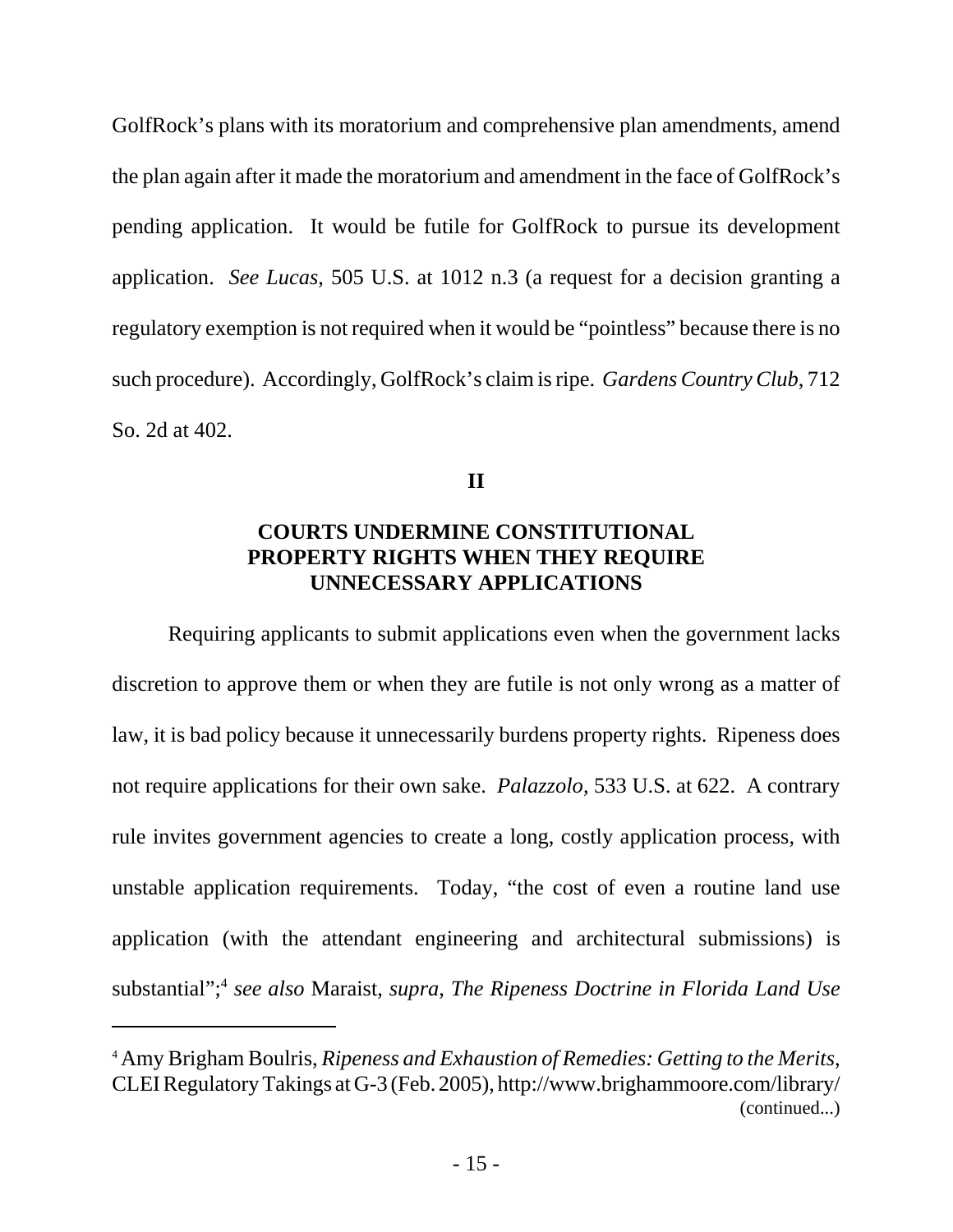*Law* at 61 ("One commentator has noted that some takings cases have taken up to six years to litigate with costs exceeding \$500,000."). Indeed, the cost of pursuing a development application may exceed the value of the property itself. *See*, *e.g.*, *McKee v. City of Tallahassee*, 664 So. 2d 333, 334 (Fla. 1st DCA 1995) ("the substantial cost of the preparation of a complete development plan, \$28,000 to \$50,000 according to this record, might well exceed the value of the property under the uses allowed by the City's ordinance").

It can also take years—sometimes decades— to secure a final decision on some permit applications. *See*, *e.g.*, *Corn v. City of Lauderdale Lakes*, 95 F.3d 1066, 1067 (11th Cir. 1996) (19-year takings dispute over permit denial for warehouse, including 10 years to secure ripeness holding). In *Villas of Lake Jackson, Ltd. v. Leon County*, 796 F. Supp. 1477 (N.D. Fla. 1992), developers spent 17 years trying to secure permits for a multi-family housing project. While the permit applications were pending, the county passed more restrictive regulations, and ultimately denied the permits. *Id*. at 1479. Then the county changed the comprehensive plan to allow for only a limited number of single-family homes. *Id*. at 1480. When the permit applicants claimed inverse condemnation, the court denied the developers' takings claim as unripe because they had not "requested approval of single family

<sup>4</sup> (...continued)

Ripeness%20and%20Exhaustion%20of%20Remedies%20Getting%20to%20the% 20Merits.pdf.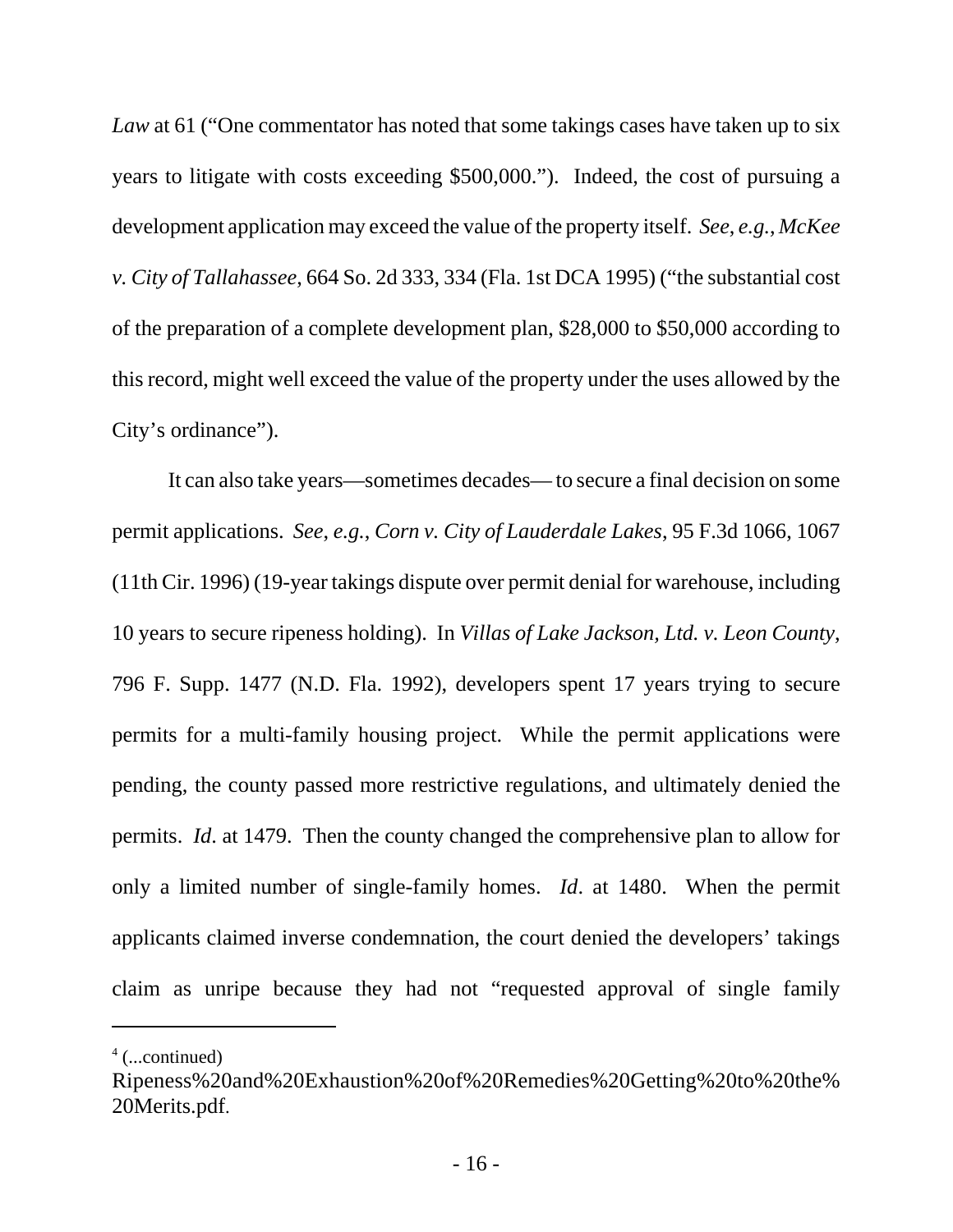development." 796 F. Supp. at 1481. Similarly, GolfRock spent several years pursuing a costly development application, only to see the County ban the intended use in a new comprehensive plan and finally demand withdrawal of the application eight years after the application was first submitted. Joint Statement of Stipulated Facts, R. at 297-301.

The high costs of development, combined with the difficulty of getting a final application decision and thus judicial review, can turn the application process into high-stakes gambling, enough to cause many property owners to call it quits at the first sign of resistance. Maraist, *supra*, *The Ripeness Doctrine in Florida Land Use* Law at 61 (ripeness determinations increase the cost of enforcing property rights, and cause "many landowners decide to forego a takings claim"). Pursuing a final agency decision on a doomed application often requires landowners to leave their property unused "while mortgage or other overhead expenses accumulate." *Id*. A strict ripeness interpretation, with its attendant costs and delays generally precludes anyone but the most wealthy from persevering long enough to bring a regulatory taking claim. *See* Timothy V. Kassouni, *The Ripeness Doctrine and the Judicial Relegation of Constitutionally Protected Property Rights*, 29 Cal. W. L. Rev. 1, 11 (1992) ("The time and money required to comply with myriad ripeness requirements will prevent most middle class property owners from pursuing their constitutional right to just compensation [and] make substantive review virtually impossible."); Gregory M.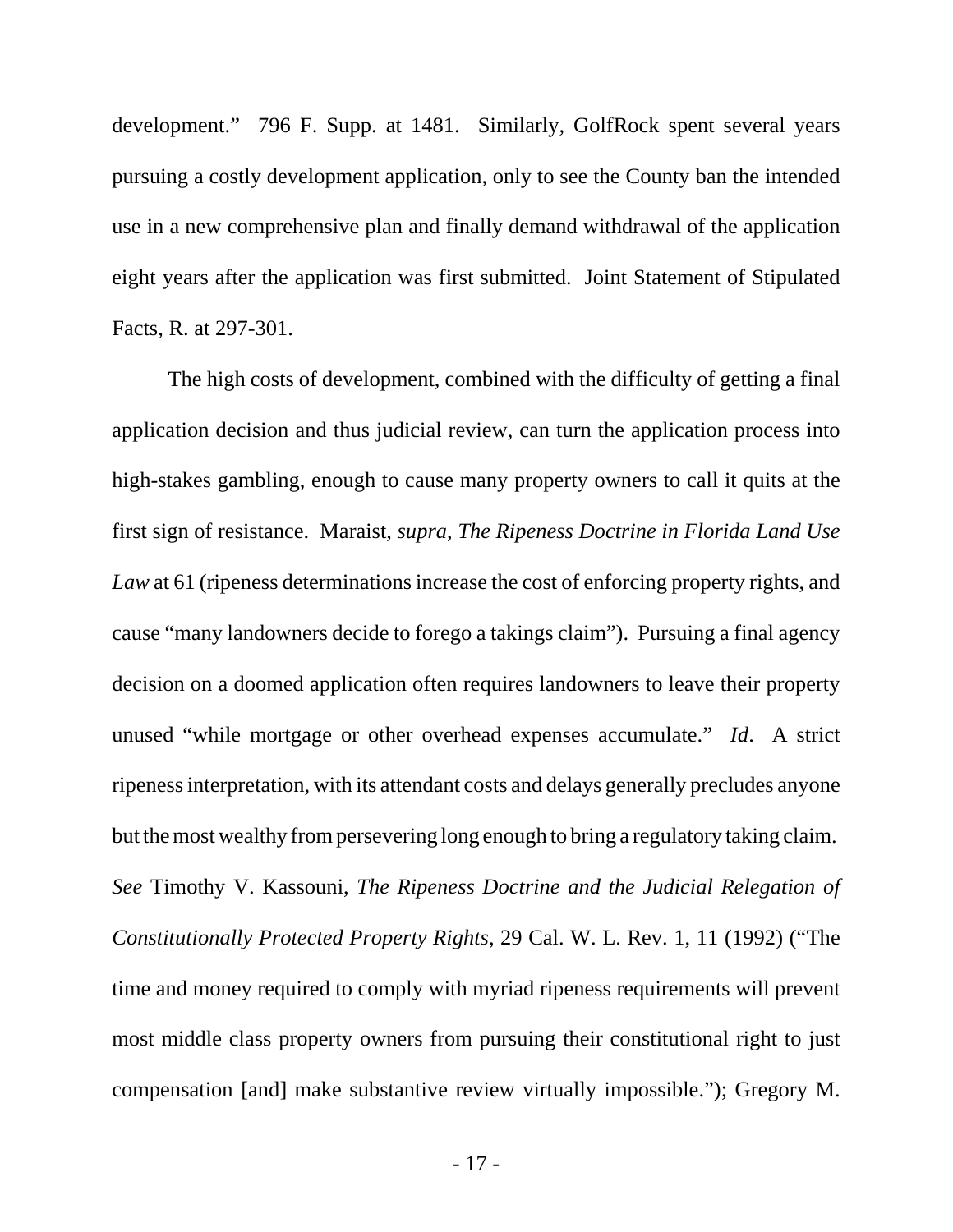Stein, *Regulatory Takings and Ripeness in the Federal Courts*, 48 Vand. L. Rev. 1, 43 (1995) ("Practically speaking, the universe of plaintiffs with the financial ability to survive the lengthy ripening process is small.").

In light of the expense and difficulty of applying for development permits, courts should only demand applications for ripeness when they are truly needed to clarify how challenged land use regulations apply to private property. Decisions that force landowners to submit applications when the regulatory effect on their land is already clear—requiring them to pursue futile permit applications—means many valid regulatory takings claims will never be heard. Courts properly balance property rights and ripeness requirements when they refuse to engage in the charade of demanding futile of meaningless applications before a property owner may challenge land use restrictions.

Here, no doctrinal, legal, or logical reason requires GolfRock to apply for a permit the County cannot and will not approve to ripen a takings claim. Its case is ripe now. *See Gardens Country Club*, 712 So. 2d at 402.

#### **CONCLUSION**

The lower court's decision would force GolfRock to complete development permit applications that the County, by virtue of its own ordinances and plans, cannot legally approve. The entire process would require an unproductive expenditure of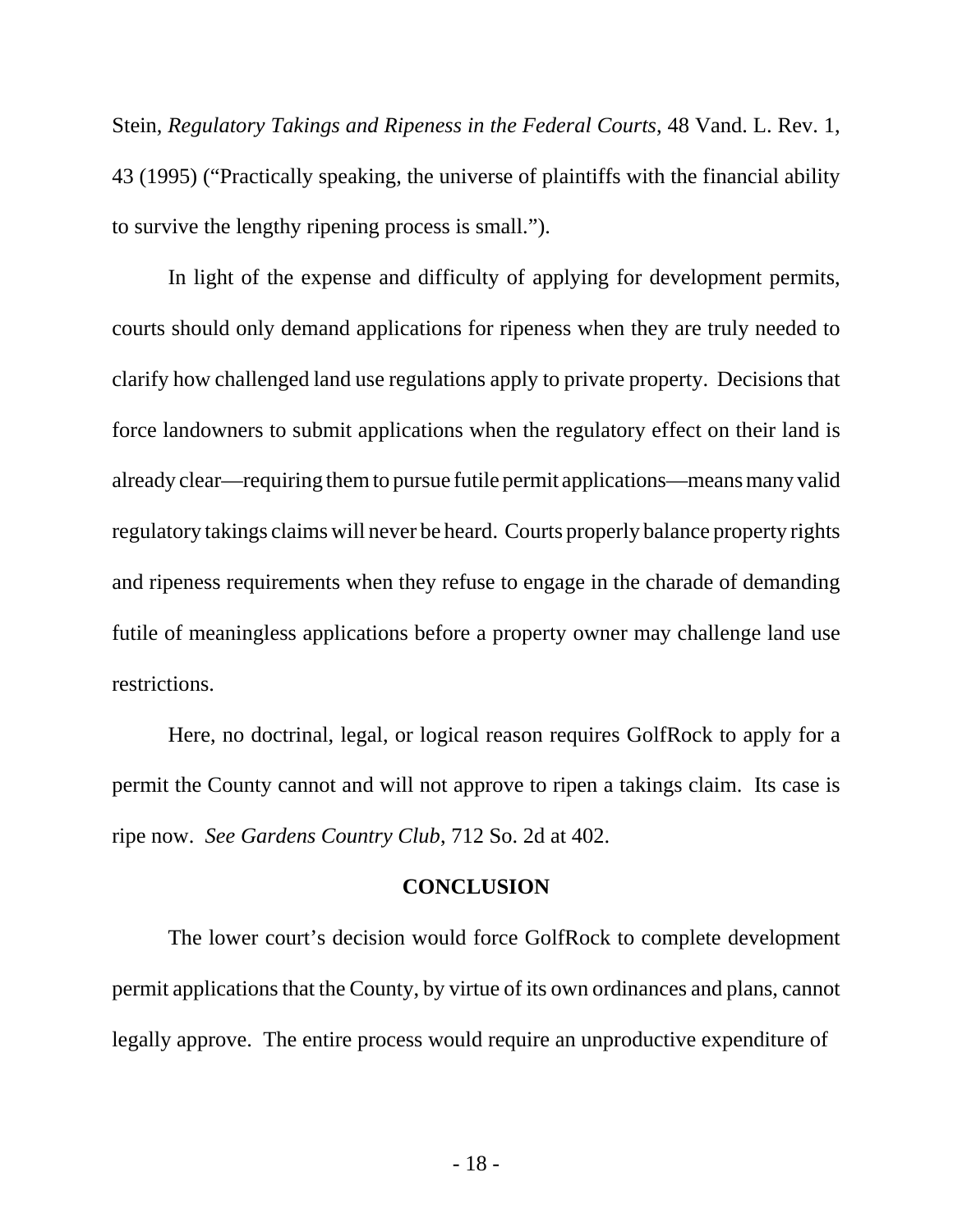time and money in an unsteady economic climate. This Court should reverse the decision below.

DATED: October 8, 2015.

Respectfully submitted,

By /s/ Christina M. Martin CHRISTINA M. MARTIN Fla. Bar No. 0100760

> MARK MILLER Fla. Bar No. 0094961 CHRISTINA M. MARTIN Fla. Bar No. 0100760 Pacific Legal Foundation 8645 N. Military Trail, Suite 511 Palm Beach Gardens, Florida 33410 Telephone: (561) 691-5000 Facsimile: (561) 691-5006 E-mail: cmm@pacificlegal.org mm@pacificlegal.org

*Counsel for Amicus Curiae Pacific Legal Foundation*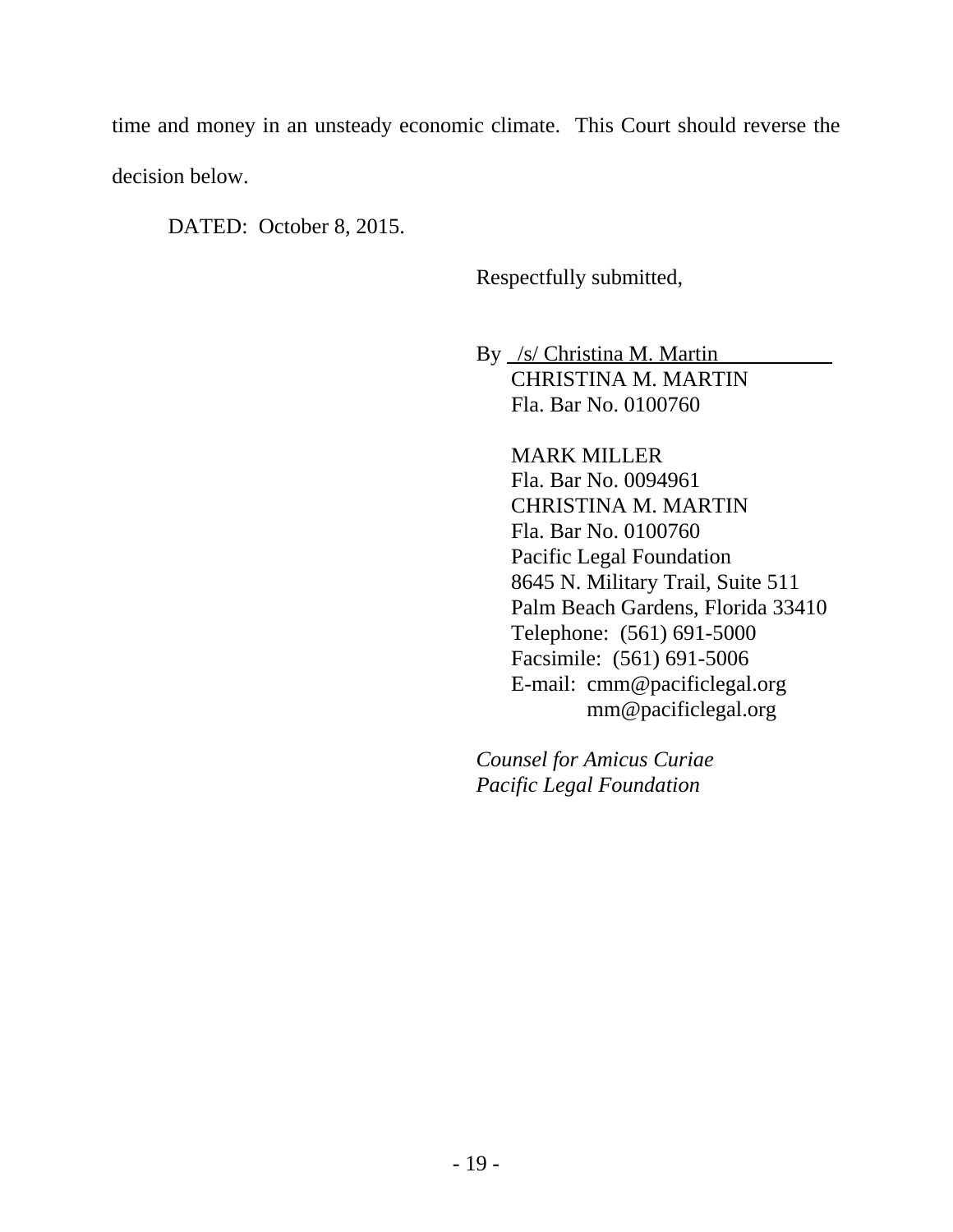# **CERTIFICATE OF COMPLIANCE**

I certify that the font used in this brief is Times New Roman 14 point and in compliance with Fla. R. App. P. 9.210(a)(2).

DATED: October 8, 2015.

 /s/ Christina M. Martin CHRISTINA M. MARTIN Florida Bar No. 0100760